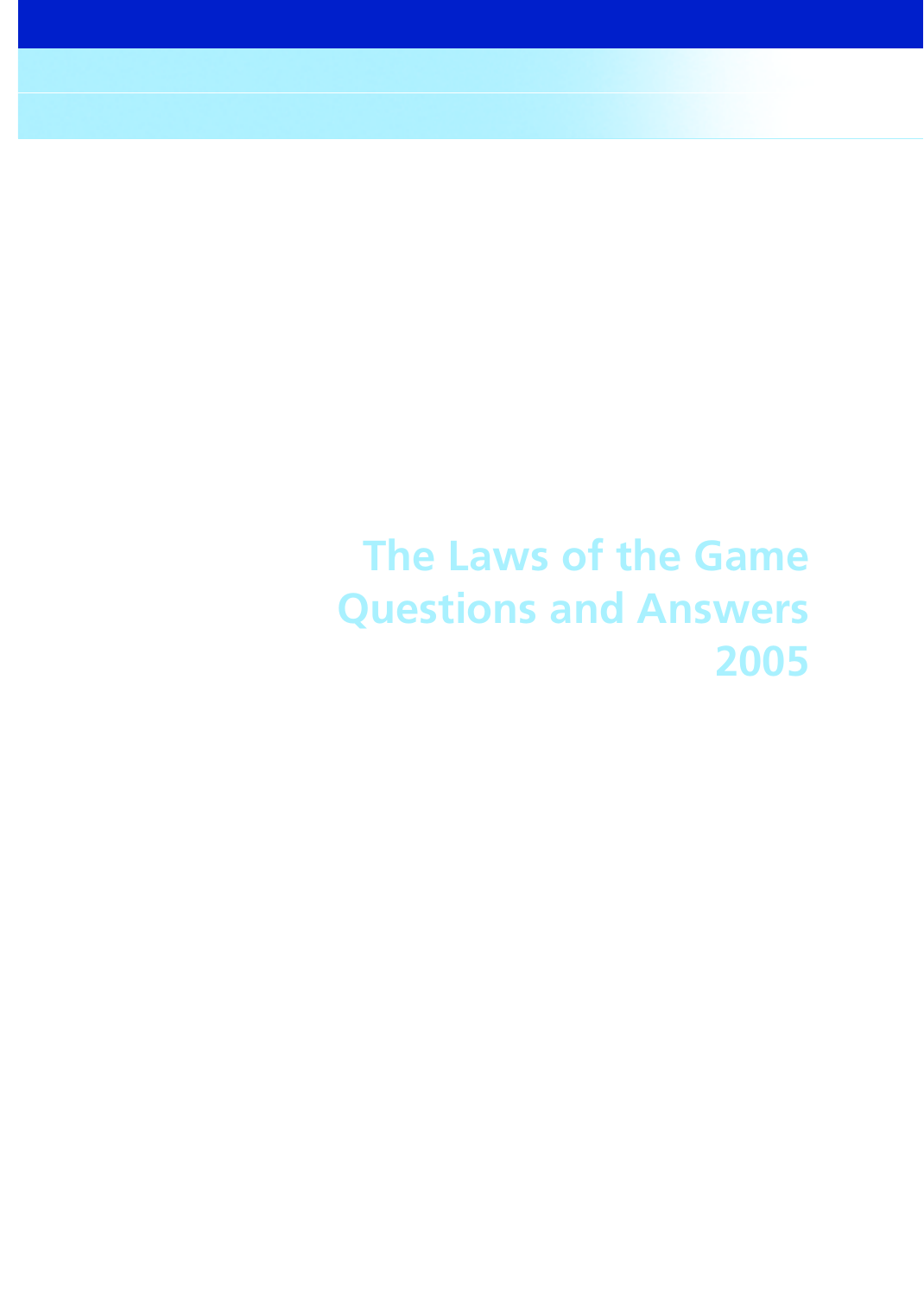# **CONTENTS**

# **Questions and Answer 2005–Laws of the Game**

| Law          | <b>Answers</b>                | Page           |
|--------------|-------------------------------|----------------|
| $\mathbf{1}$ | The Field of Play             |                |
|              | $1 - 7$                       | $\overline{4}$ |
| 2            | The Ball                      |                |
|              | $1 - 3$                       | 6              |
| 3            | The Number of Players         |                |
|              | $1 - 29$                      | 7              |
| 4            | The Players' Equipment        |                |
|              | $1 - 11$                      | 15             |
| 5            | The Referee                   |                |
|              | $1 - 15$                      | 17             |
| 6            | The Assistant Referees        |                |
|              | No questions                  |                |
| 7            | The Duration of the Match     |                |
|              | $1 - 4$                       | 20             |
| 8            | The Start and Restart of Play |                |
|              | $1 - 4$                       | 21             |
| 9            | The Ball In and out of Play   |                |
|              | No questions                  |                |
| 10           | Method of Scoring             |                |
|              | 1                             | 22             |
| 11           | Offside                       |                |
|              | $1 - 8$                       | 23             |
| 12           | <b>Fouls and Misconduct</b>   |                |
|              | $1 - 37$                      | 25             |
|              | 13 Free Kicks                 |                |
|              | $1 - 9$                       | 33             |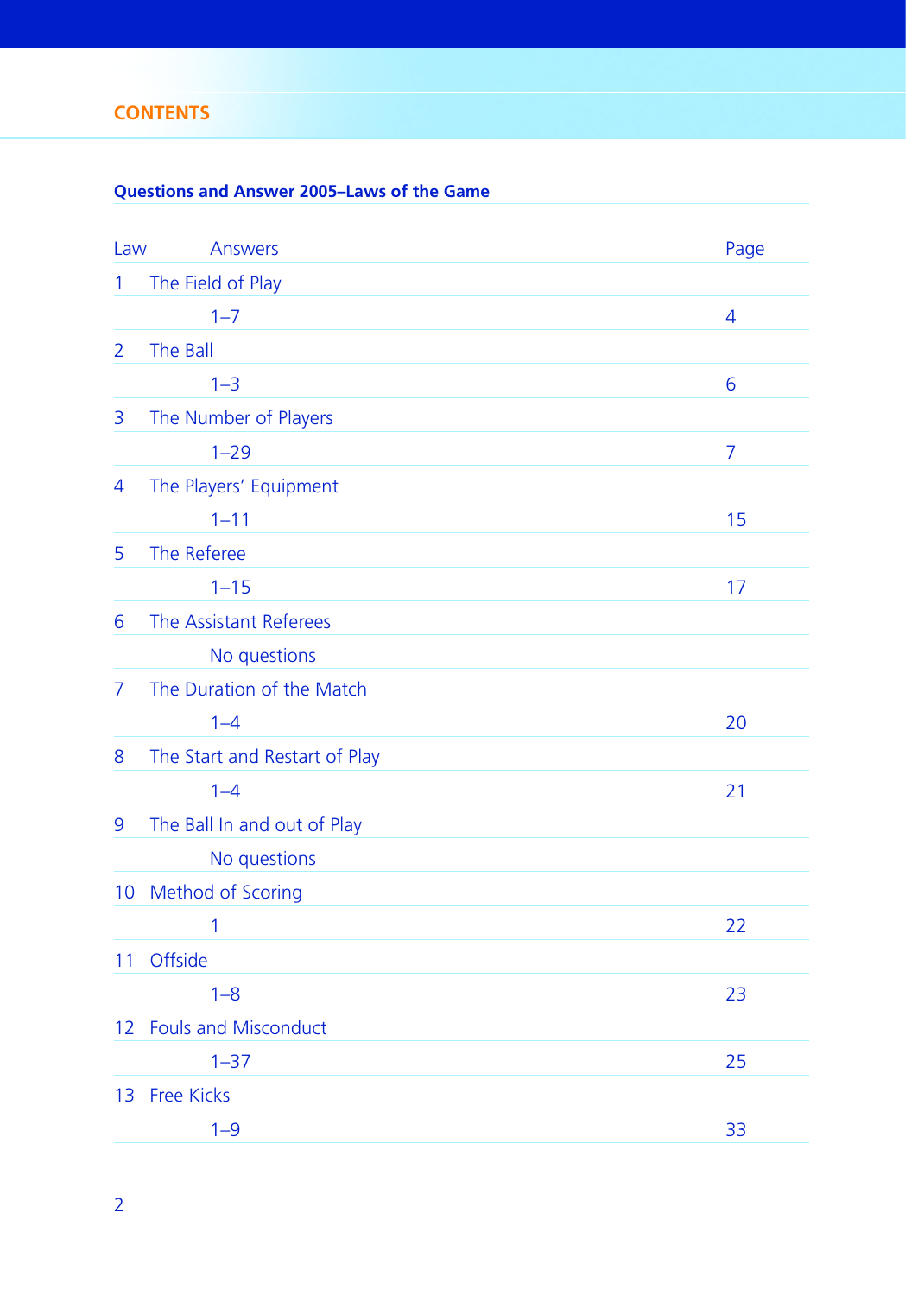# **CONTENTS**

| Law                 | <b>Answers</b>                                                 | Page |
|---------------------|----------------------------------------------------------------|------|
|                     |                                                                |      |
| 14 The Penalty Kick |                                                                |      |
|                     | $1 - 13$                                                       | 35   |
|                     | Kicks from the penalty mark to determine the winner of a match |      |
|                     | $a-m$                                                          | 38   |
| 15 The Throw-In     |                                                                |      |
|                     | $1 - 8$                                                        | 41   |
| 16 The Goal Kick    |                                                                |      |
|                     | $1 - 4$                                                        | 43   |
| 17 The Corner Kick  |                                                                |      |
|                     | $1 - 2$                                                        | 44   |

## **Key**

Throughout the Laws of the Game the following symbols are used:

\* Unless covered by the Special Circumstances listed in Law 8 – The Start and Restart of Play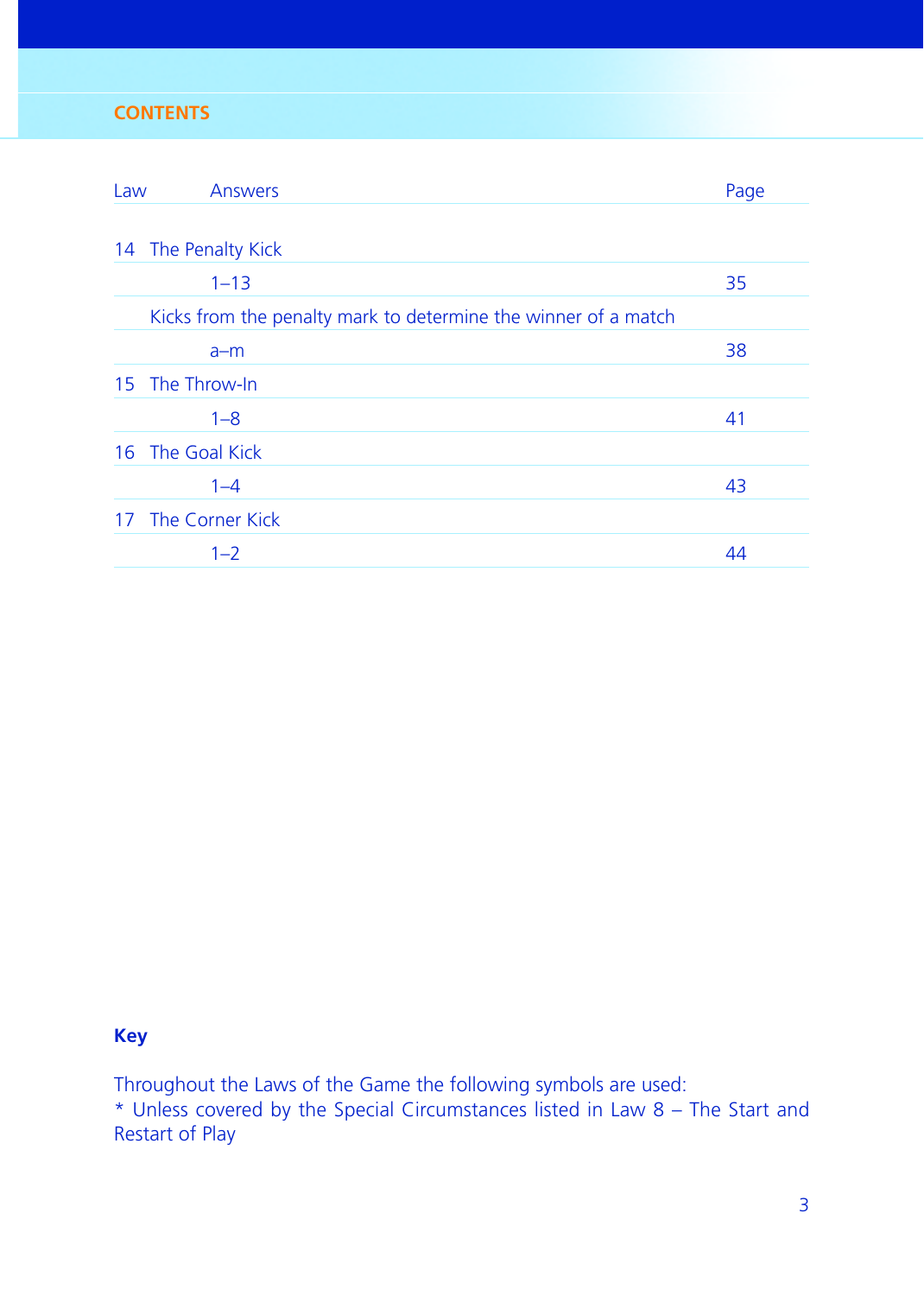1. *If the crossbar breaks during a match played under the rules of a competition and there are no available means of repairing or replacing it, should the match be abandoned?*

Yes. The crossbar is a part of the goal and must always be in place

2. *Is it permissible to mark the field of play with broken lines or furrows?*

No.

3. *A goalkeeper or another player draws unauthorised marks on the fi eld of play with his foot. What action does the referee take?*

> If the referee notices this before the match starts, the offending player is cautioned for unsporting behaviour. If the referee notices this being done during the match, he cautions the offending player for unsporting behaviour when the ball next goes out of play.

4. *Can additional lines not approved in Law 1 be marked on the field of play?*

No. Only lines approved in Law 1 can be marked on the field of play.

5. *When a corner kick is about to be taken, can the players of the defend*ing team be closer than the marks painted off the field of play 9.15m. *(10 yds) from the corner arc and at right angles to the goal line?*

> These marks are optional and are used to assist the referee. All players of the defending team must be at least 9.15 metres (10 yards) from the ball until it is in play.

6. *Are the goal nets compulsory?*

 No. They are recommended whenever possible and may be required under competitions rules.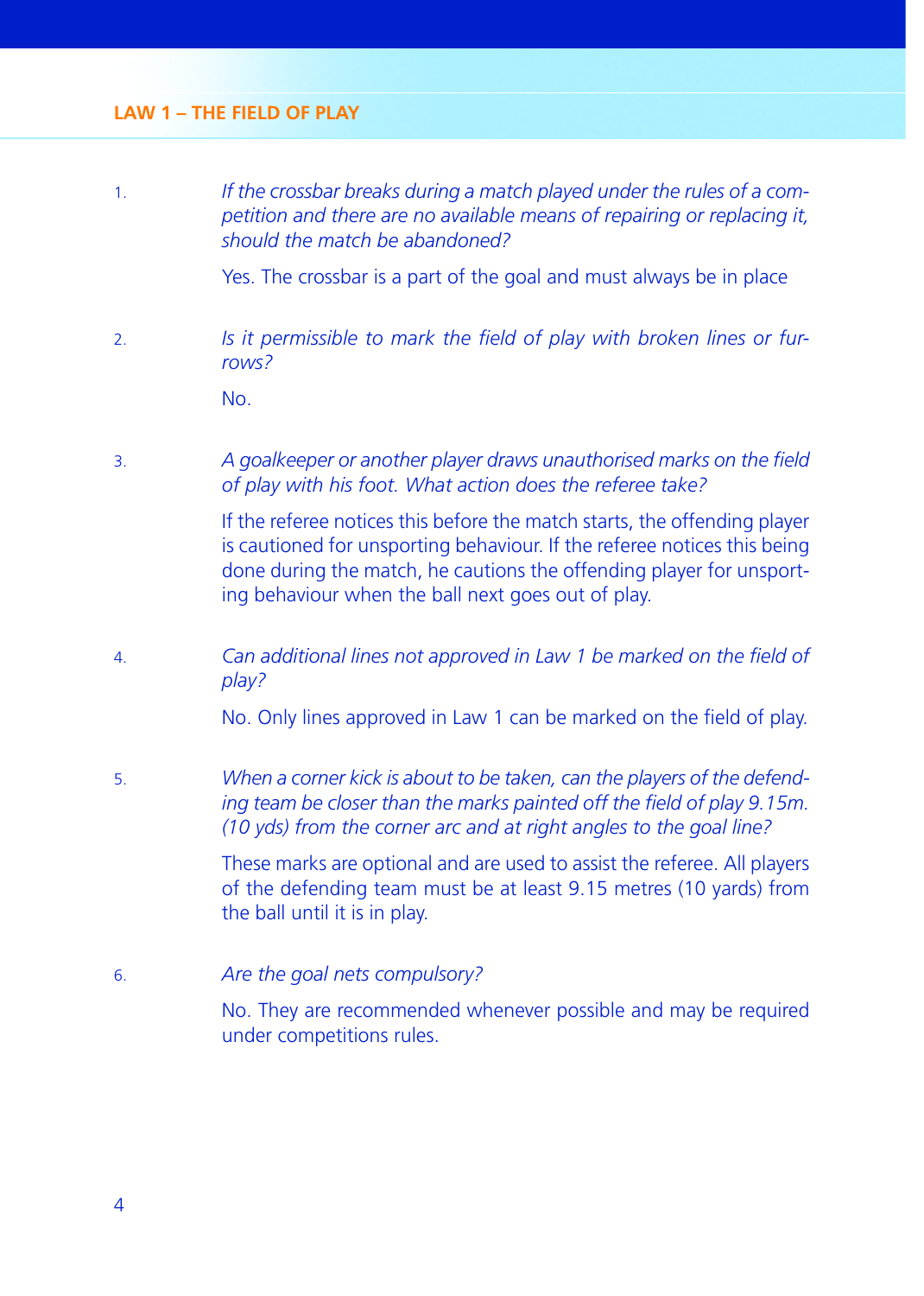7. *Law 1 International F.A. Board Decision 4 states that it is not permitted for any kind of commercial advertisings to be nearer than 1m. from the touch line. Is this measurement compulsory for commercial advertisings placed off the goal line?*

> Yes. Commercial advertising must be at least 1m. from the boundary lines of the field of play.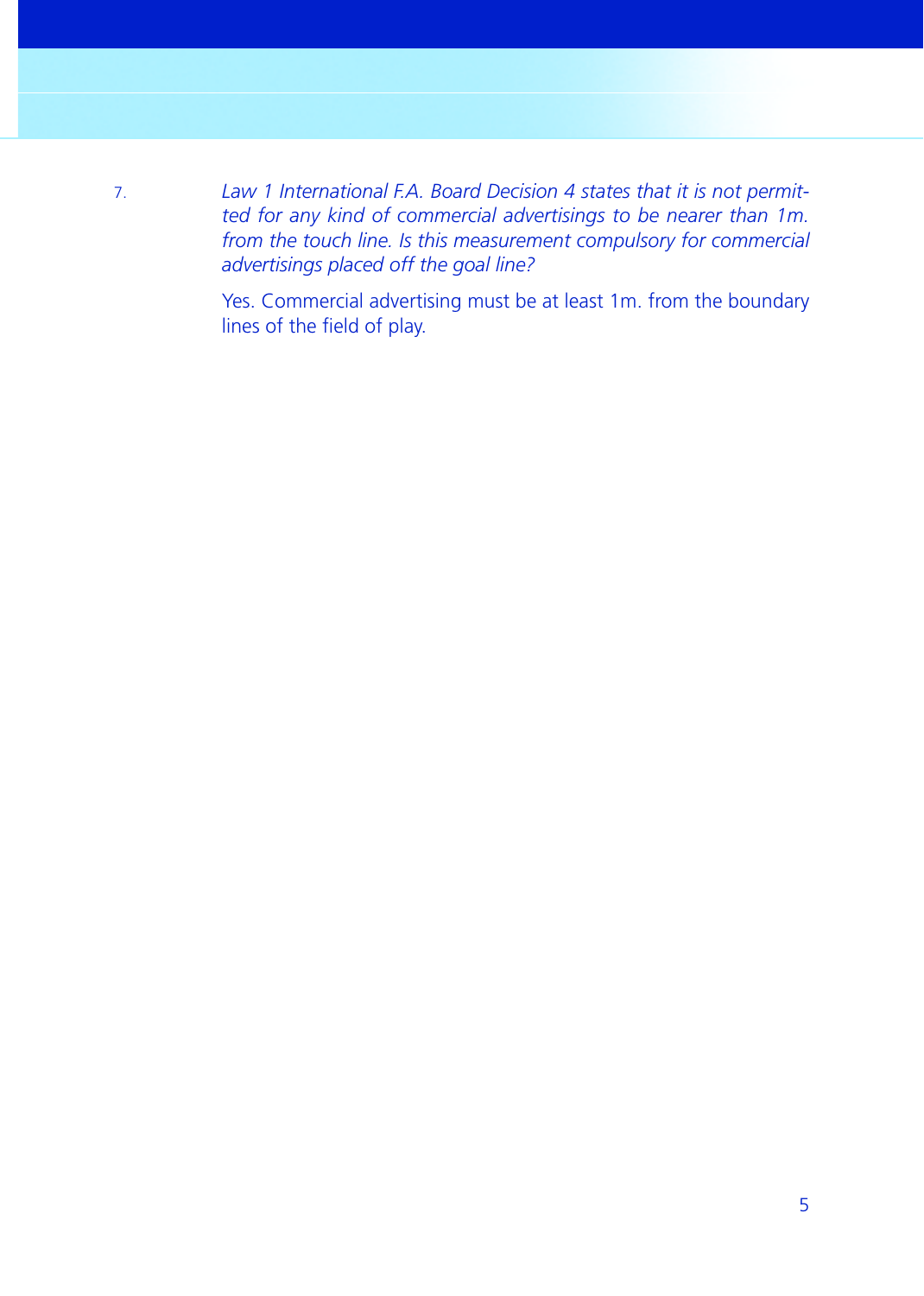1. *May additional balls be placed around the field of play for use during a match?*

> Yes. Provided they meet the requirements of Law 2 and their use is under the control of the referee.

2. *Is the ball considered as an object when it is used to strike an opponent?*

Yes.

3. *During the match, another ball enters the fi eld of play. Should the referee stop play immediately?*

> The additional ball should be treated as an outside agent and the referee will stop the match if the additional ball interferes with play. Play is restarted by a dropped ball at the place where the ball was at the time the match was stopped. \* Otherwise the referee will have the extra ball removed at the earliest possible opportunity.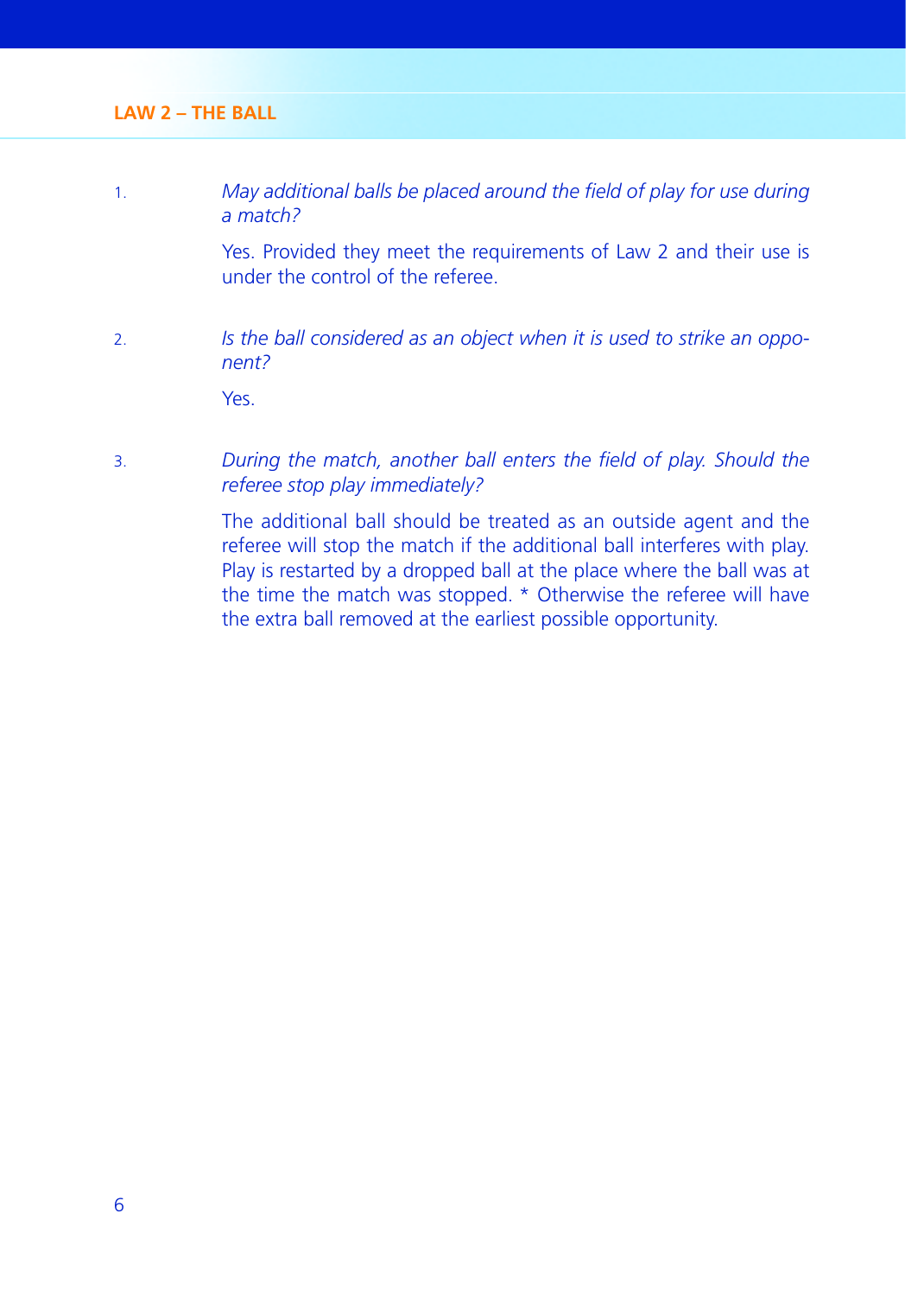1. *A player accidentally passes over one of the boundary lines of the field of play. Is he considered to have left the field of play without the permission of the referee?*

No.

2. *A player in possession of the ball passes over the touch line or the goal line without the ball in order to beat an opponent. What action does the referee take?*

> Play continues. Going outside the field of play may be considered as part of a playing movement, but players are expected, as a general rule, to remain within the playing area.

3. *When does a substitute become a player?*

Immediately after he enters the field of play in accordance with the substitution procedure.

4. *If, before the start of a match played under the rules of a competition, a player is replaced by a named substitute without the referee*  having been notified, may this substitute be permitted to continue to *participate in the game?*

> Yes. The player will be cautioned for entering the field of play without the permission of the referee. The referee will apply the advantage or stop play. If play is stopped to administer a caution, it will be restarted with an indirect free kick to the opposing team from the place where the ball was when play was stopped \*.

5. **A** substitute, who is not participating in the match, runs onto the field *of play and kicks an opponent. What action does the referee take?*

> The referee stops the match, sends off the substitute for violent conduct, shows him the red card and restarts the match with an indirect free kick to the opposing team where the ball was when play was stopped \*.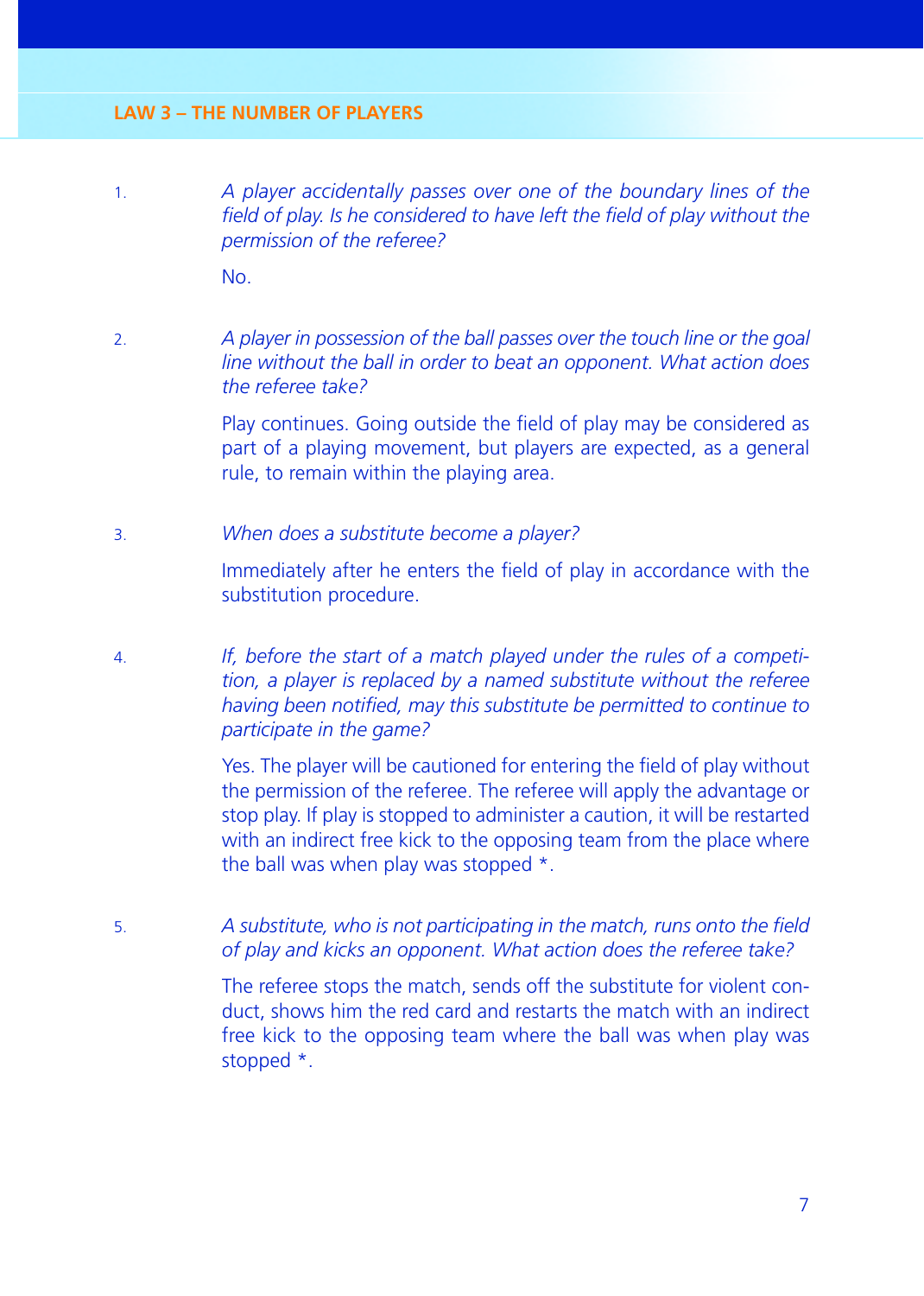6. *A player who is about to be replaced refuses to leave the fi eld of play. What action does the referee take?*

> He allows play to continue as this does not come under his jurisdiction.

7. *The referee allows a substitute who has not been nominated to enter the field of play and the latter scores a goal. What action does the referee take?*

### 7.1. *If he realises his mistake before the match is restarted*

 The goal is not awarded. He should instruct the player to leave the field of play. The player who has been substituted may return to the field of play or be replaced by another nominated substitute. Play will be restarted with a dropped ball on the goal area line parallel to the goal line at the point nearest to where the ball passed into the goal.

### 7.2. *If he realises his mistake after the match has restarted*

The goal is allowed. He should instruct the player to leave the field of play. The player who has been substituted may return to the field of play or be replaced by *another nominated substitute. He continues the match and reports the situation to the appropriate authorities. If the play was stopped to do so, it will be restarted with an indirect free kick to the opposing team where the ball was when play was stopped \*.*

#### 7.3. *If he only realises his mistake after the match*

 The goal is allowed. He should report the situation to the appropriate authorities.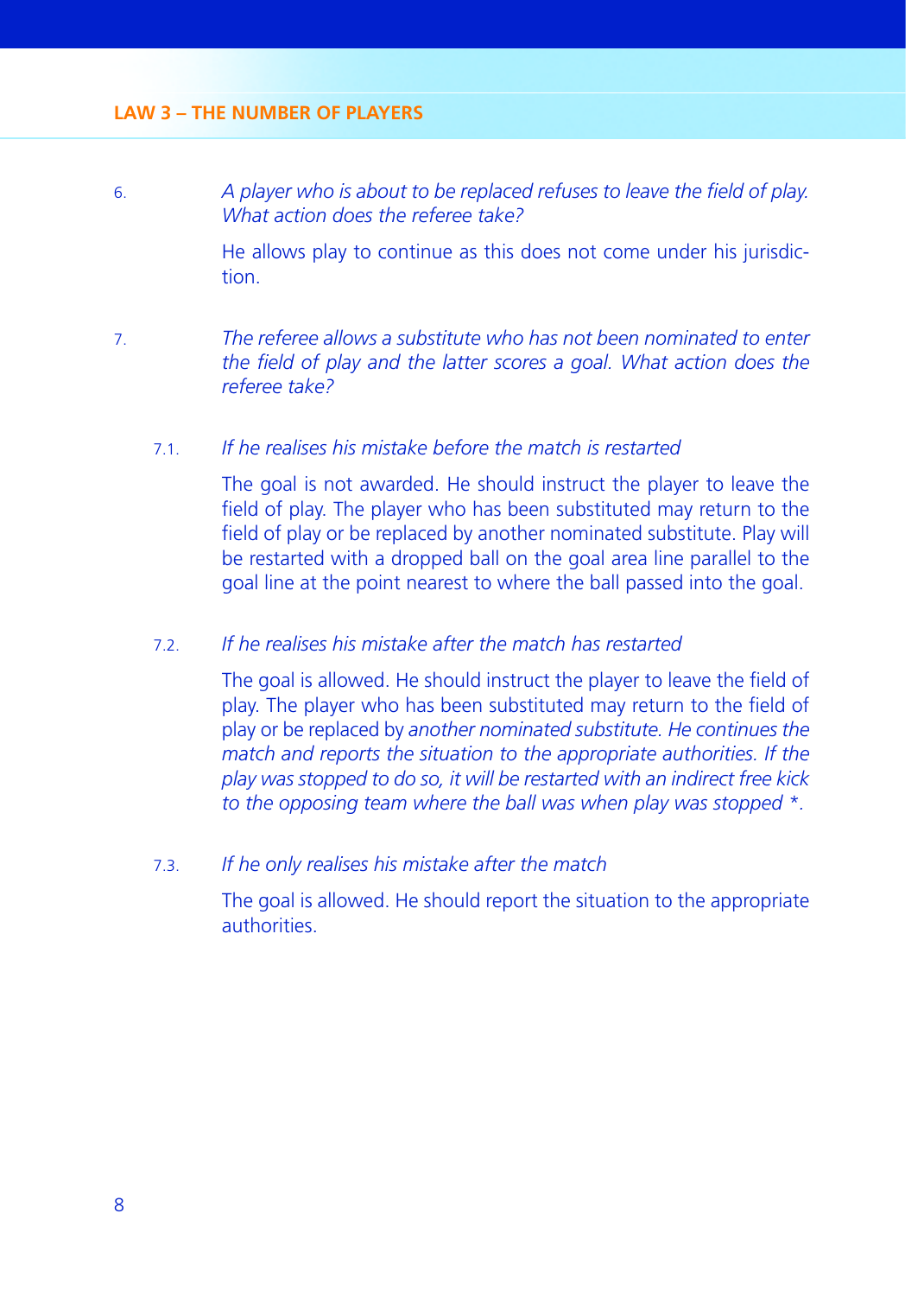8. *A substitute enters the fi eld of play without having obtained the permission of the referee, and his team plays with an extra player. While the ball is in play, an opponent punches him. What action should the referee take?*

> The referee stops play, sends off the player guilty of violent conduct, cautions the substitute for entering the field of play without the permission of the referee and instructs him to leave the field of play. The match is restarted with an indirect free kick to the opposing team where the ball was when play was stopped  $*$ .

9. *Player no. 8 is to be replaced by player no. 12. Player no. 8 leaves the field of play. Before entering the field of play, player no. 12 strikes an opponent who is standing on the touch line. What action does the referee take?*

> Substitute no. 12 is sent off for violent conduct and shown the red card. Player no. 8 may be replaced by another eligible substitute or may continue as a player since the substitution has not been completed.

- 10. *A player changes his position with the goalkeeper without informing the referee, when he notices it, what action does the referee take?* 
	- 10.1. *The new goalkeeper then touches the ball with his hand in his own penalty area. What action does the referee take?*

 In both cases he allows play to continue and cautions both players for unsporting behaviour when the ball next goes out of play.

11. *A player being substituted leaves the field of play and the referee* signals to the substitute to enter the field. Before entering, however, *he takes a throw-in ignoring the substitution procedure stated in Law*  3, regarding entering the field of play. Is this procedure permitted?

> No, the substitution procedure stated in Law 3 must first be completed. The player must enter the field of play at the halfway line during a stoppage in play.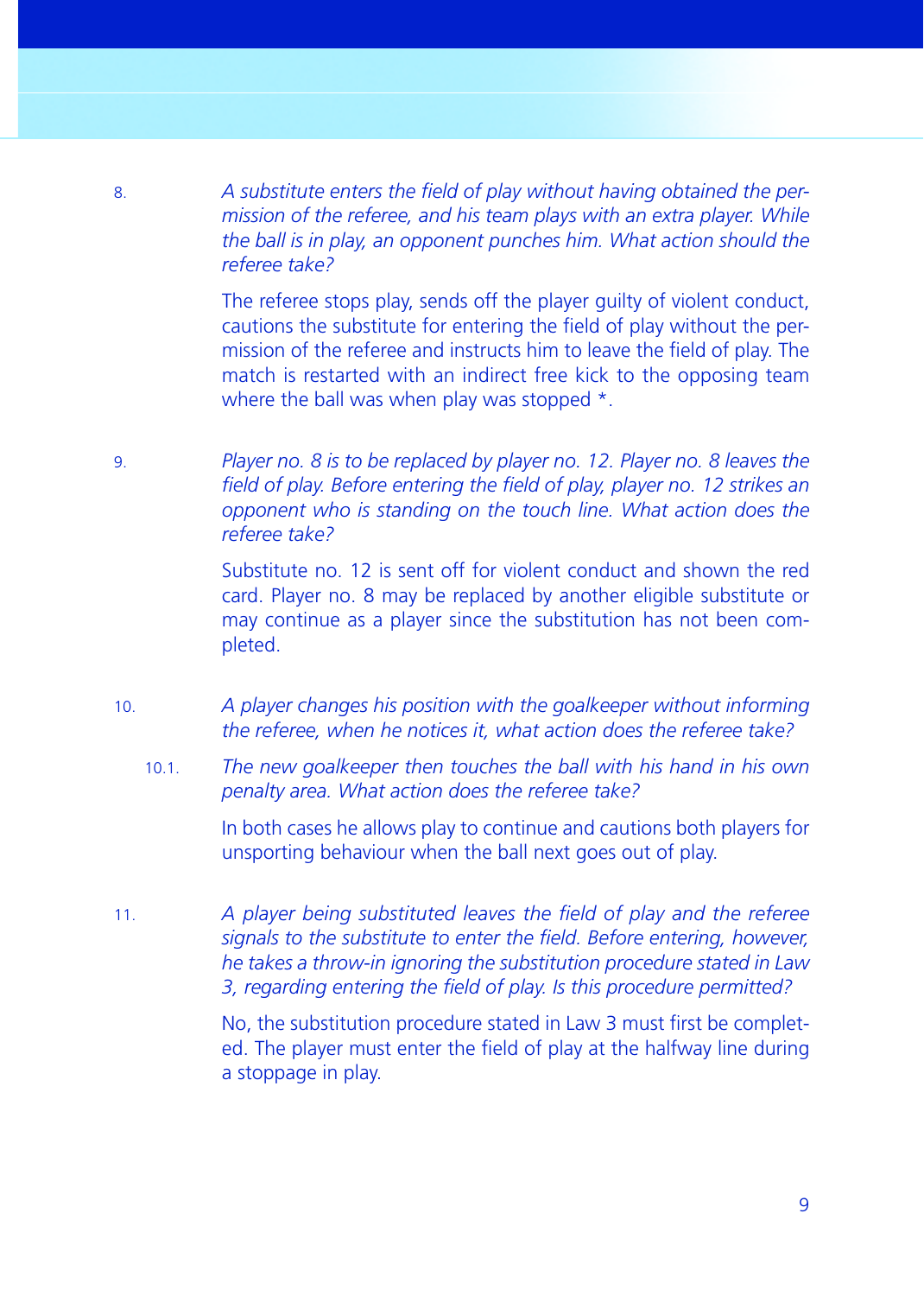12. *During the half–time interval, a player is replaced by a named substitute. What conditions must be observed?*

> The referee will be informed and the player will enter the field of play at the halfway line.

13. *A substitute, warming up behind his own goal, enters the field of play and prevents the ball entering the goal. What action does the referee take?*

> The referee stops play, cautions the substitute for entering the field of play without the permission of the referee and the match is restarted with an indirect free kick to the opposing team the ball was when play was stopped \*.

14. *A substitute, who is not the goalkeeper, plays from the beginning of the match replacing a team-mate. The referee is not informed. This player plays the ball deliberately with his hand. What action will the referee take?*

> The referee stops play and cautions the substitute for entering the field of play without his permission. The player is instructed to leave the field of play for the substitution procedure to be completed correctly. The match is restarted with an indirect free kick to the opposing team from where the ball was when the play was stopped \*.

15. *A substitute plays from the beginning of the match, replacing a team-mate. The referee is not informed. An opponent commits a foul against the substitute. What action will the referee take?*

> The referee stops play and cautions the substitute for entering the field of play without his permission. The player is instructed to leave the field of play for the substitution procedure to be completed correctly and depending on the foul caution or send off the player, or takes no disciplinary action. The match is restarted with an indirect free kick to the opposing team from where the ball was when play was stopped \*.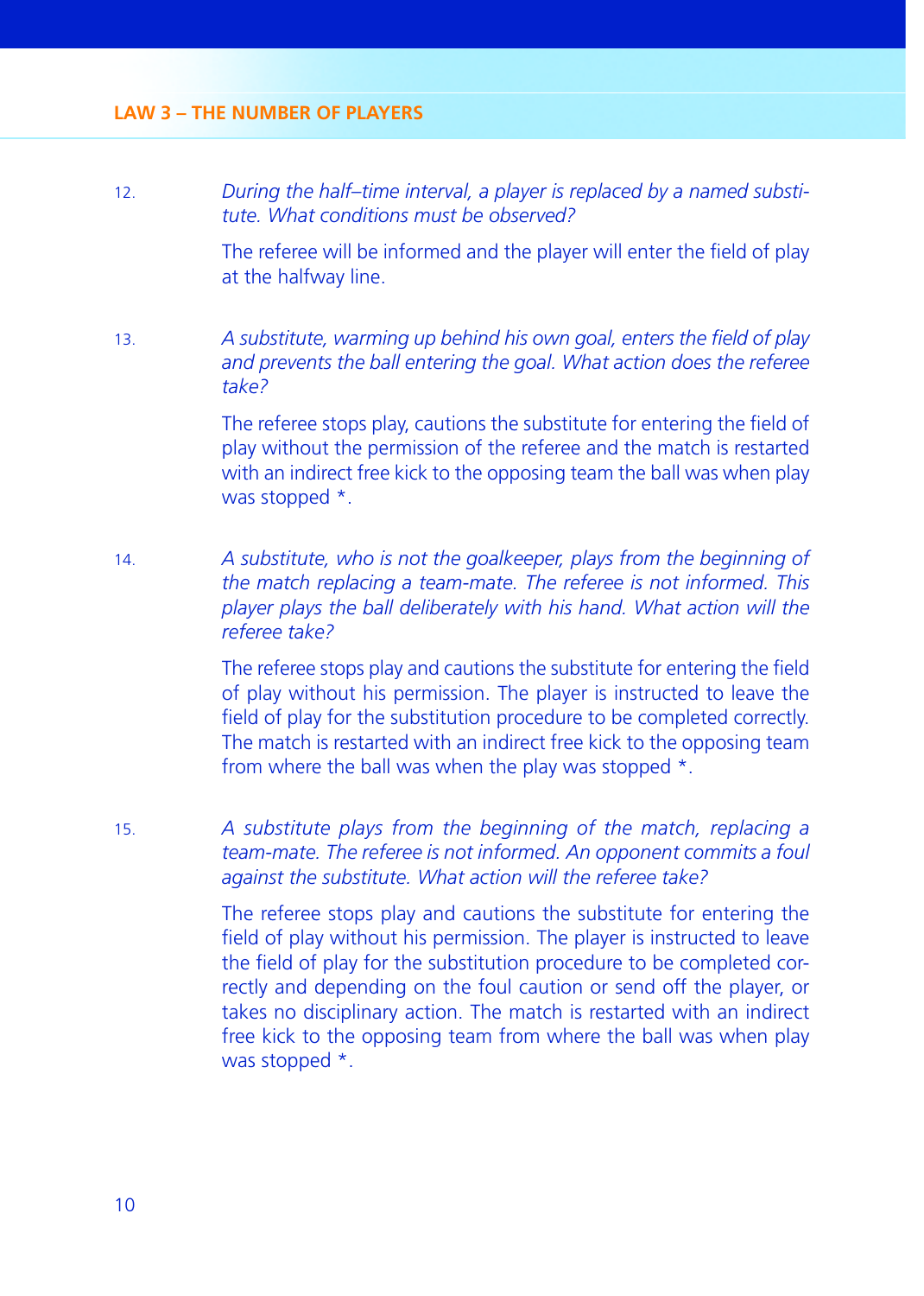16. *A player, who has been substituted, enters the field of play without the permission of the referee. What action will the referee take?*

> If the advantage clause is not applicable, the referee will stop play. He will caution the player for entering the field of play without his permission and will instruct the player to leave the field of play. Play will be restarted with an indirect free kick to the opposing team from where the ball was when play was stopped  $*$ .

17. *A substitute who has joined the game without the permission of the referee scores a goal. The referee realises this before restarting play. What action will the referee take?*

> The goal is not awarded. The player will be cautioned and instructed to leave the field of play for the substitution procedure to be completed correctly. The match is restarted with an indirect free kick to the opposing team in the goal area \*.

## 17.1. *What action will the referee take if the opposing team scores the goal?*

 The goal will be awarded. The offending player is cautioned for entering the field of play without the referee's permission and is instructed to leave the field of play for the substitution to be completed correctly. The match will be restarted with a kick-off.

18. *Must a player, who is being substituted, leave the field of play at the halfway line?*

No.

19. *Is it permissible for a goalkeeper to take a throw-in, corner-kick, penalty kick, etc.?*

Yes. He is a player of his team.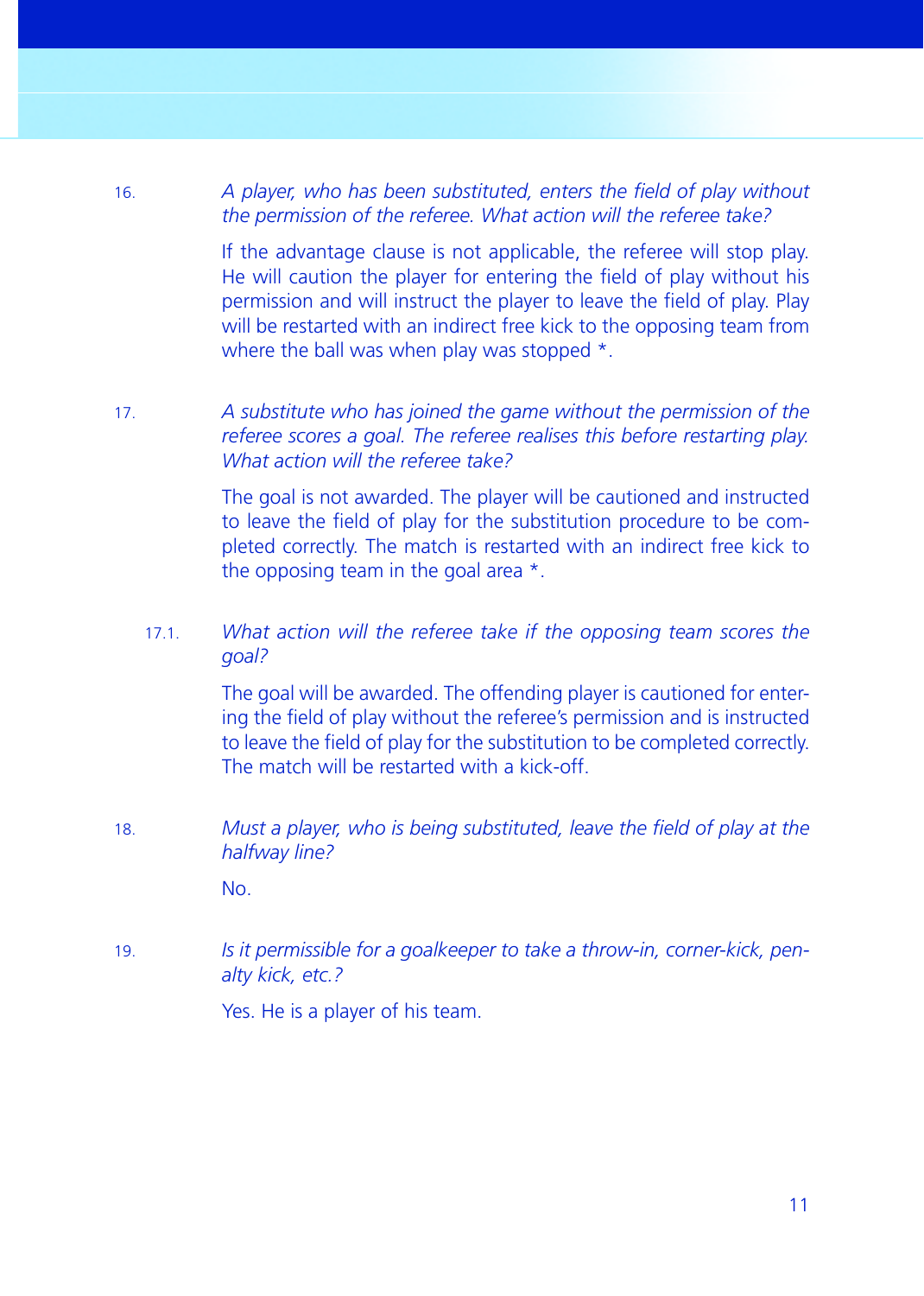20. *During a match, the goalkeeper sprints from the goal to stop an opponent. He kicks the ball out of the field of play and a throw-in is awarded to the opposing team. The momentum of the goalkeeper*  takes him off the field of play and before he can return, the throw-in *is taken and a goal is scored. What action, if any, should the referee take?*

A goal is awarded since no offence has been committed.

- 21. *A competition rule states that all players must be named before kickoff. A team lists only nine players and the match begins. May two other players who arrive after play has started take part?* No.
- 22. *If no substitutes have been named and a player is sent off before play has begun, may the affected team complete the side with a player who subsequently arrives?*

 The team may be completed with this player provided this is allowed by the rules of the competition.

23. *A team reports the substitutes' names to the referee before the start of the match, but they arrive after the kick-off. Should the referee admit them?*

Yes.

24. *A team with only seven players is penalised by the award of a penalty kick and as a result, one of their players is sent off, leaving only six in the team. Should the referee allow the penalty kick to be taken or should he abandon the match before the kick is taken?*

> The match must be abandoned without allowing the penalty kick to be taken unless the member association has decided otherwise with regard to the minimum number of players. In the opinion of the International F.A. Board, a match should not be considered valid if there are fewer than seven players in either team.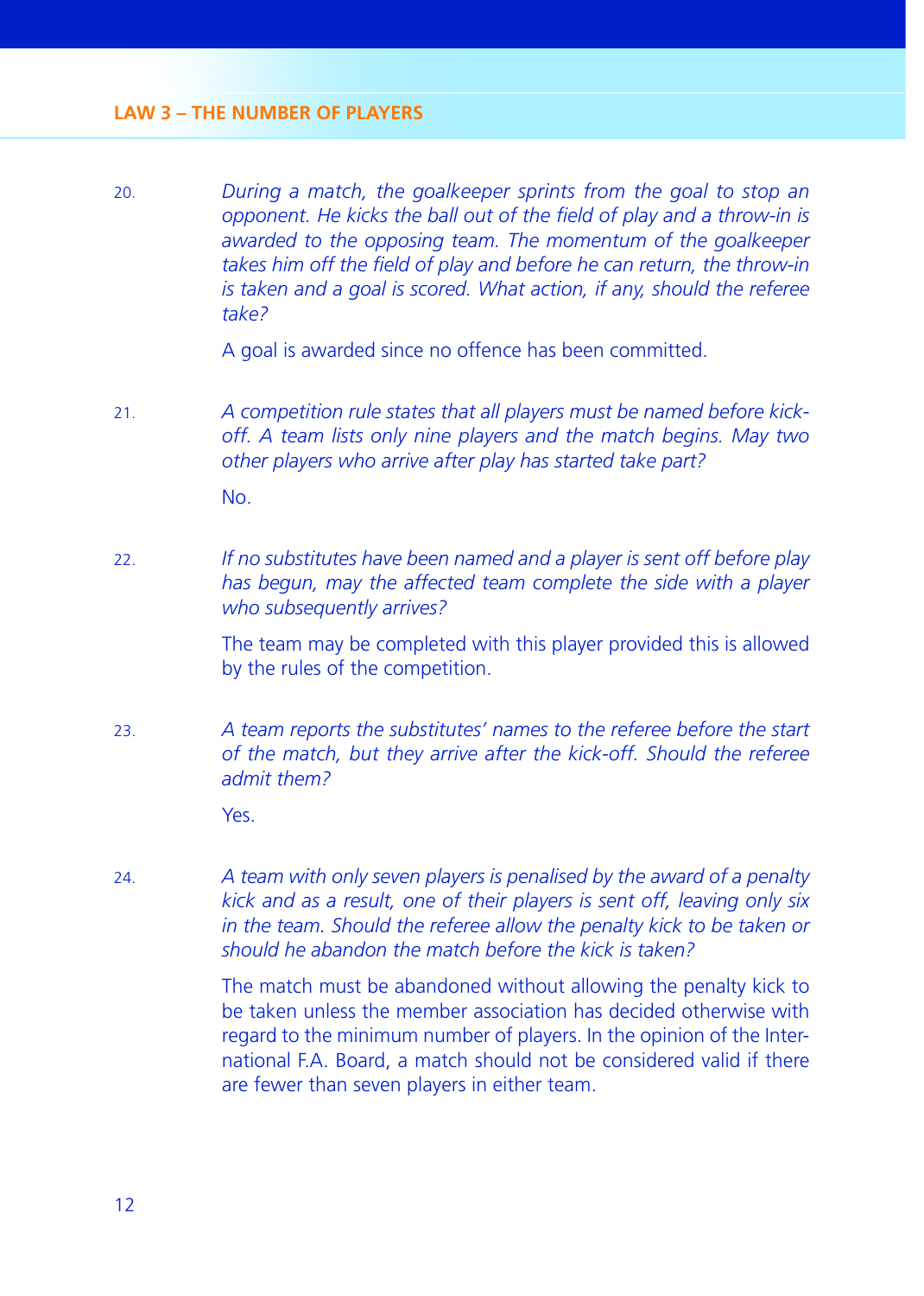25. *A player, from a team with only seven players, leaves the field of play to receive medical attention. What action does the referee take?*

> The match will stop until this player has received treatment and returns to the field of play. If he is unable to return, the match is abandoned. unless the member association has decided otherwise with regard to the minimum number of players.

26. *The Board is of the opinion that a match should not continue if one of the teams is playing with fewer than 7 players. In a competition where such a limitation applies, a team consisting of 11 players is playing against a team with only 7. When the team consisting of 11 players is about to take a shot at goal, one of the players of the team*  of 7 deliberately leaves the field of play.

- 26.1. *Does the referee have to stop play immediately?* No. The advantage clause should be considered.
- 26.2. *If a goal is scored must he allow it?* Yes.

### 26.3. *What further action should the referee take?*

If the player who has left the field of play fails to return for the kick-off after the goal is scored, the player is cautioned, the match is abandoned and a report is sent to the appropriate authorities.

27. *A team playing with twelve players scores a goal and the referee notices it before the restart of play. What action does he take?*

> The goal is not awarded. Play is restarted with an indirect free kick to the opposing team in the goal area \*. The twelfth player is cautioned for entering the field of play without the referee's permission and is instructed to leave the field of play.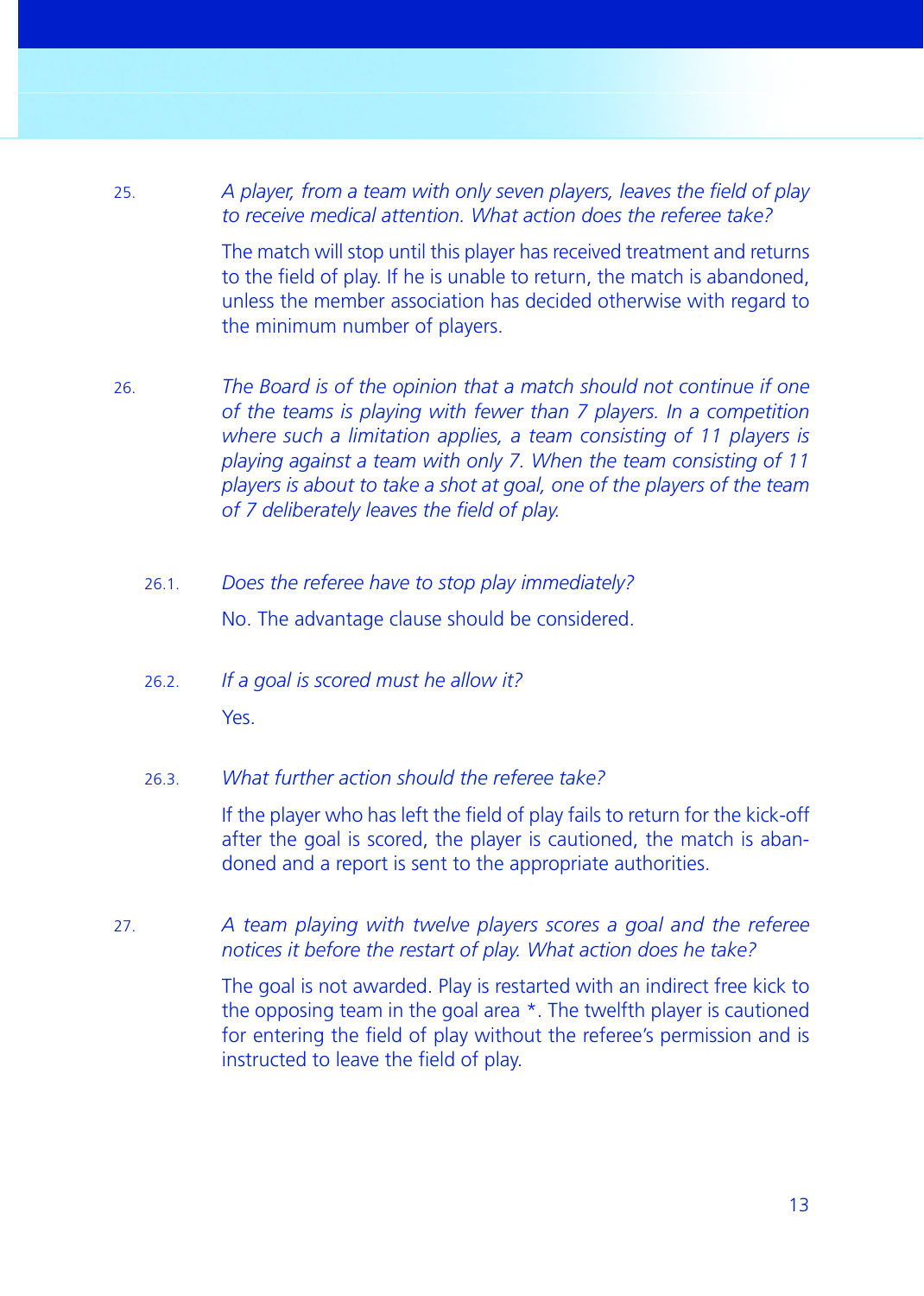28. *A team playing against a team with twelve players scores a goal and the referee notices it before the restart of play. What action will the referee take?*

> The goal will be awarded. The offending player is cautioned for entering the field of play without the referee's permission and is instructed to leave the field of play.

29. *Can a player deliberately leave the fi eld of play to take liquid refreshment?*

> Players are entitled to take liquid refreshments during a stoppage in the match but only at the touch line.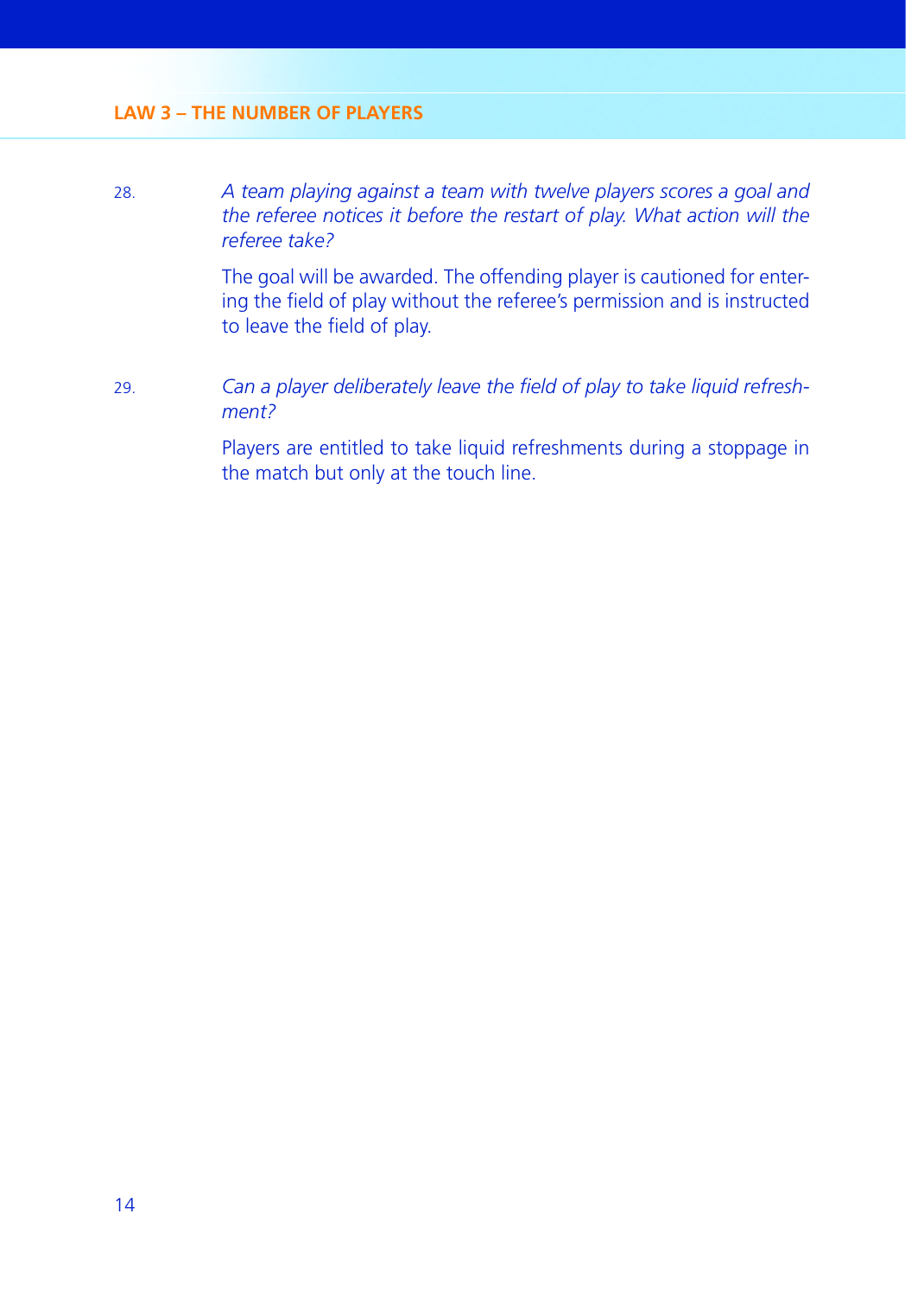- 1. *If the colour of the shirts of the two goalkeepers is the same, what should the referee do if neither has another shirt to change into?* The referee allows play to begin.
- 2. *According to Law 4, the players of each team and their goalkeepers must wear jerseys or shirts of different colours to distinguish them from the other players. Must the referee and the assistant referees wear clothes with different colours to the players?*

 No. The players and goalkeepers must wear clothing that distinguishes *them from the referee and assistant referees.*

3. *What action should the referee take if a player removes his shirt to reveal a similar shirt underneath?*

The referee must caution the player for unsporting behaviour.

4. *May players wear a one-piece playing suit in place of shirts and shorts?*

No.

5. *May a player wear equipment designed to protect him against injury during a match?*

> Players may wear protective equipment such as knee or arm pads. face masks or padded headbands provided the equipment meets the requirements of Law 4 – The Players' Equipment (i.e. it is not dangerous to either the player himself or to other players).

6. *May a player wear spectacles during a match?*

 Modern sports spectacles, made of plastic or similar material, are not normally considered to be dangerous and referees would in such circumstances be expected to allow them to be worn.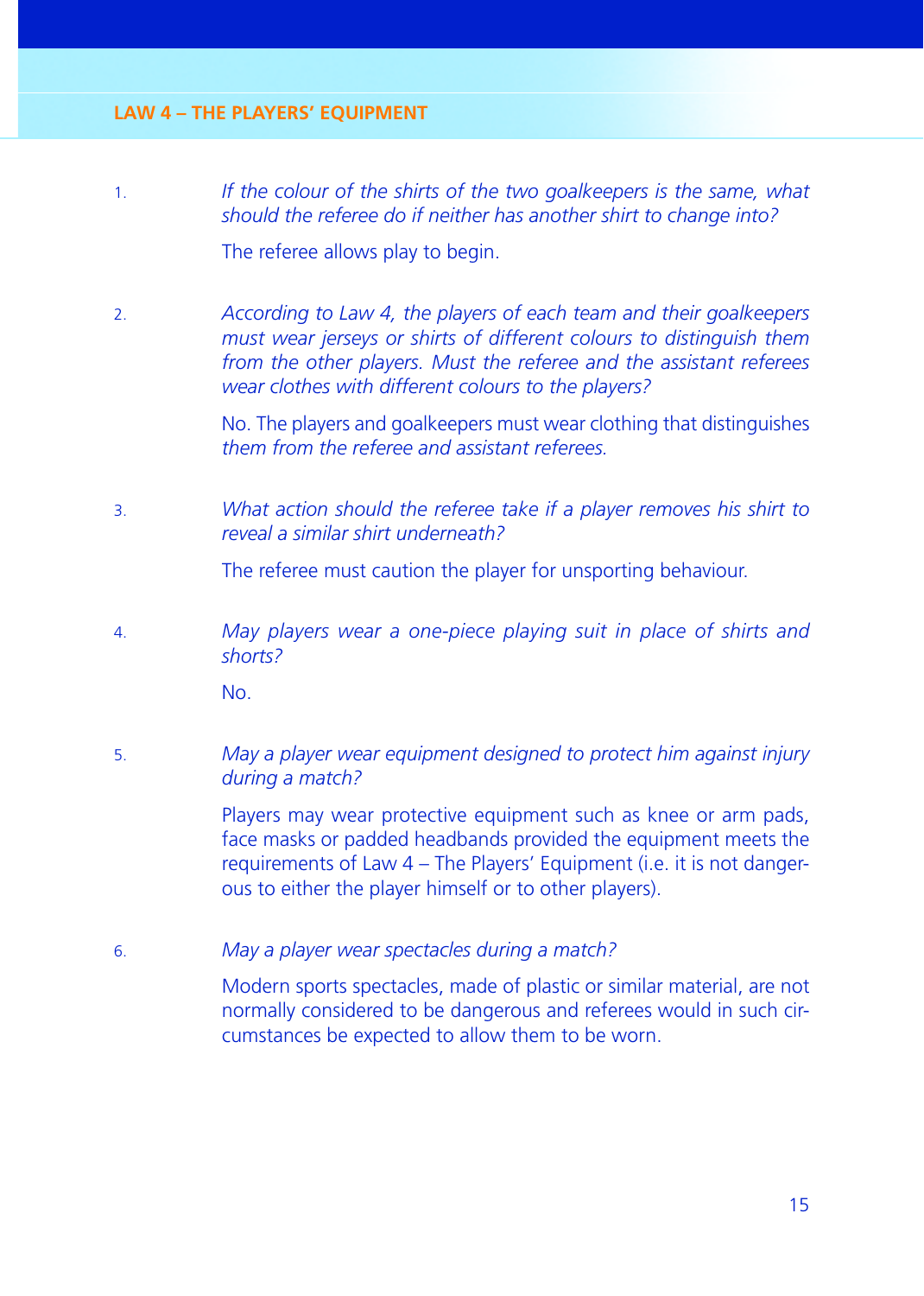7. *The referee requests a player to remove jewellery. After a number of minutes, the referee realises that the player is still wearing the jewellery. What actions should the referee take?*

> The player must be cautioned for unsporting behaviour. The player is instructed by the referee to leave the field of play to remove the iewellery.

8. *Are players allowed to use tape to cover jewellery that is considered to be dangerous?*

No.

9. *A player accidentally loses his footwear and immediately scores a goal. Is this permitted?*

> Yes. The player did not intentionally play barefoot, because he lost his footwear by accident.

10. *Is radio communication between player and/or technical staff permitted?*

No.

11 **Are member associations allowed to introduce modifications to** *Law 4?*

> No. Law 4 is not included in the permitted modifications described in the Notes on the Laws of the Game.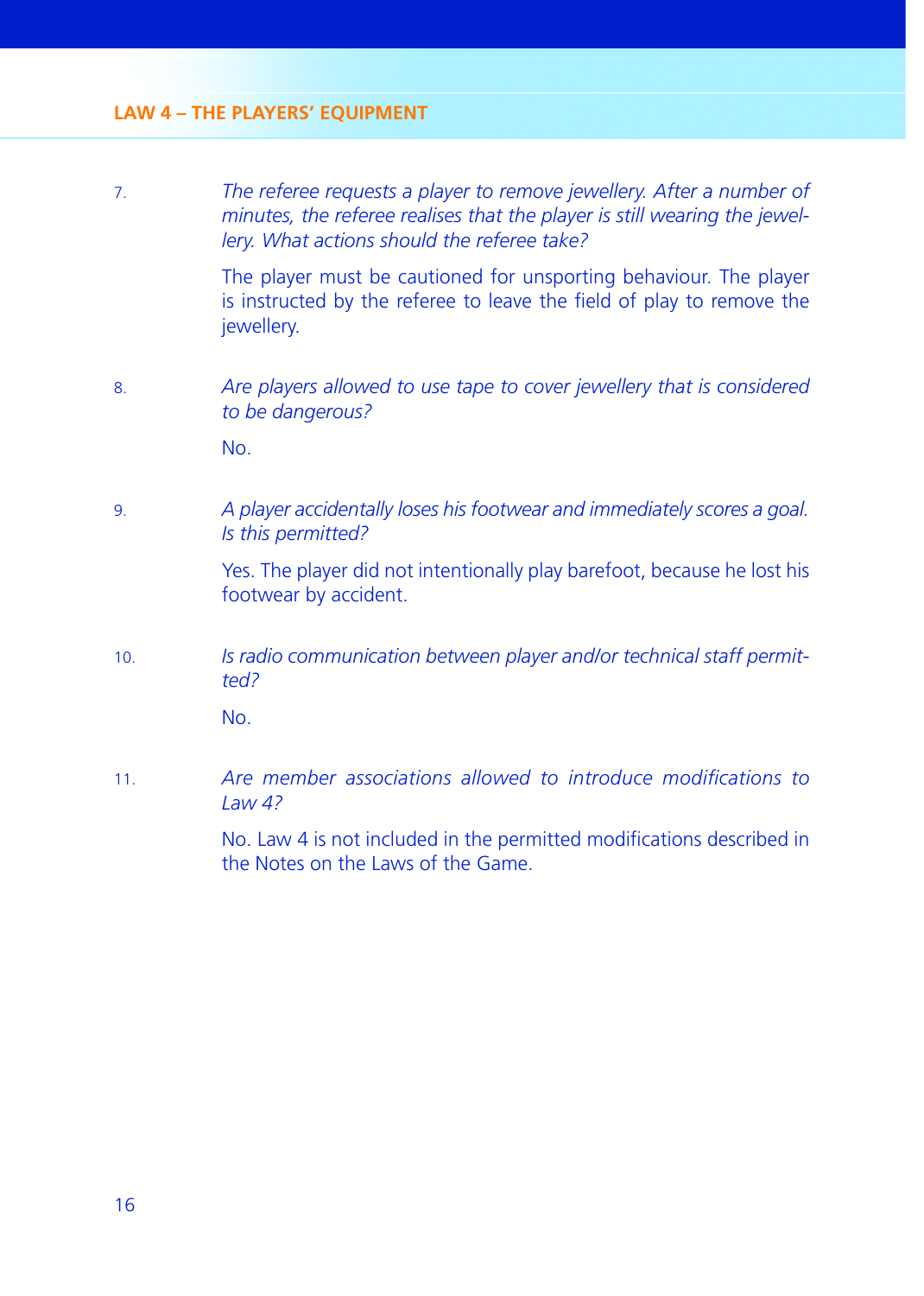1. *If a referee is struck in the face by the ball, which then enters the goal while he is temporarily incapacitated, should a goal be allowed although he has not seen it scored?*

> Yes, but only if, in the opinion of the assistant referees, the goal was properly scored.

2. *During a match, an object thrown by a spectator hits the referee or one of the assistant referees or a player. Play is stopped for this person to receive medical attention. May the referee continue the match?*

> Depending on the severity of the incident, the referee may allow the match to continue, suspend play or abandon the match. He must report the incident(s) to the appropriate authorities.

3. *Is the referee authorised to stop play if, in his opinion, the floodlights are inadequate?*

Yes.

4. *Can a captain send off one of his team-mates for serious misconduct?*

No. Only the referee can send off a player from the field of play.

5. *Does a team captain have the right to question a decision of the referee?*

> No. Neither the captain nor any other player has the right to show disagreement with a decision taken by the referee.

6. *A player is guilty of a cautionable or sending off offence, but the referee allows play to continue to give an advantage to the opposing team. When should the player be cautioned or sent off?*

> He should be cautioned or sent off whenever the ball next goes out of play.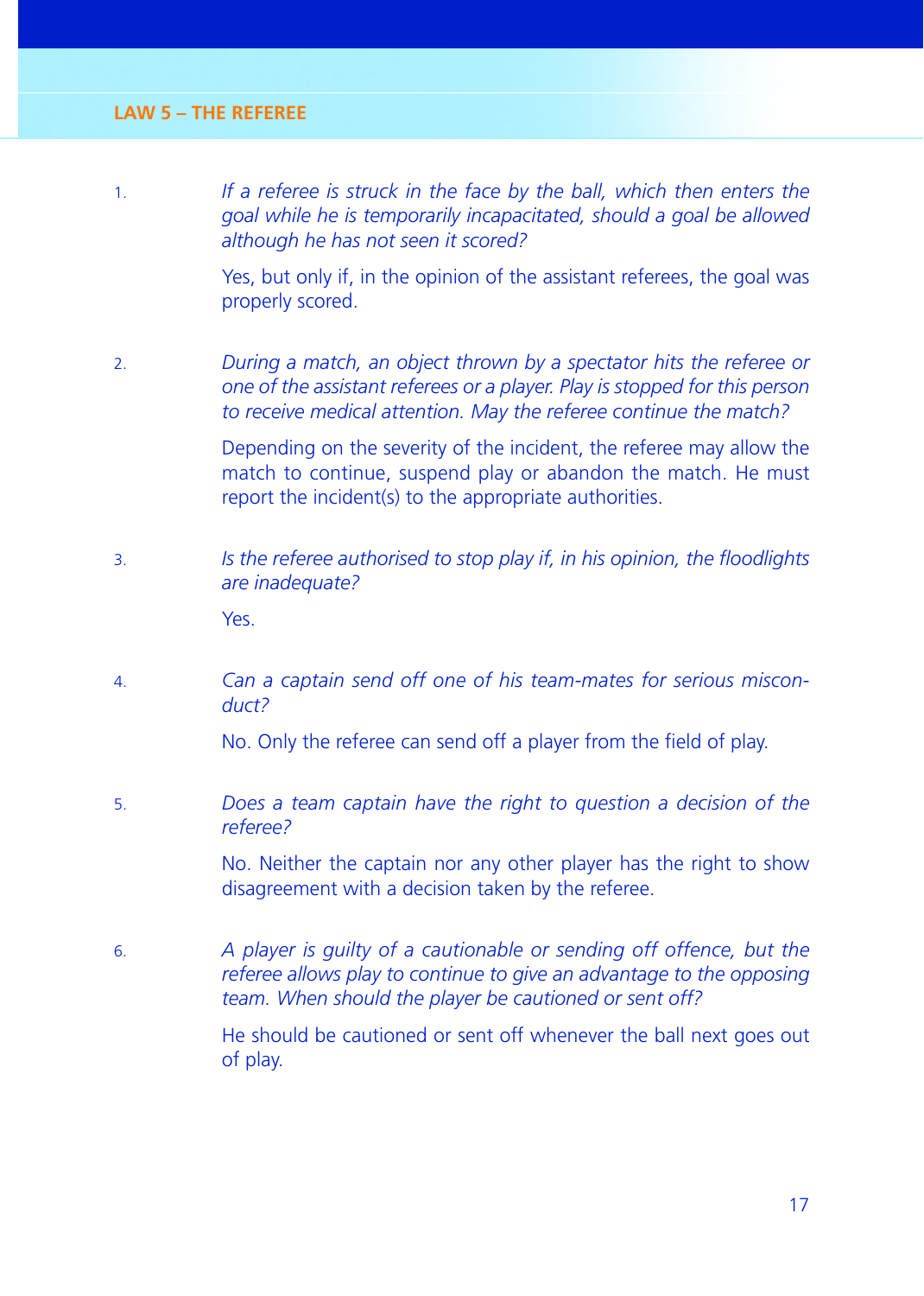7. *A referee allows the match to continue when a player is guilty of a cautionable offence. Play is then stopped to award a free kick in favour of the team against whom the initial offence was committed. A player takes the free kick quickly to gain an advantage. Is this permitted?*

> No. The referee does not allow the kick to be taken quickly. A caution is administered to the initial offending player before play is restarted.

8. *Can the referee show yellow or red cards during the half-time interval <u>or after the match is finished?</u>* 

Yes. He continues to take this action until he leaves the field of play.

9. *What should a referee do if the two captains agree to forego the half-time interval but one of the players insists on his right to take an interval?*

Players have a right to an interval and the referee must grant it.

10. **In** *Is the referee empowered to order team officials away from the* boundary lines of the field of play?

> Yes. The referee has the right to take such measures even if the match is being played on public ground.

11. *A team official is quilty of misconduct. What action does the referee take?*

> He will send the official from the technical area and its vicinity, behind the boundary fences (where such a fence exists). The referee will report his conduct to the appropriate authorities.

12. *An assistant referee signals that the ball has passed over the touch line. A defending player inside the penalty area strikes an attacking player. What action should the referee take?*

> The defending player is sent off for violent conduct and shown the red card. The referee restarts the match with a throw-in since the ball was out of play when the offence occurred.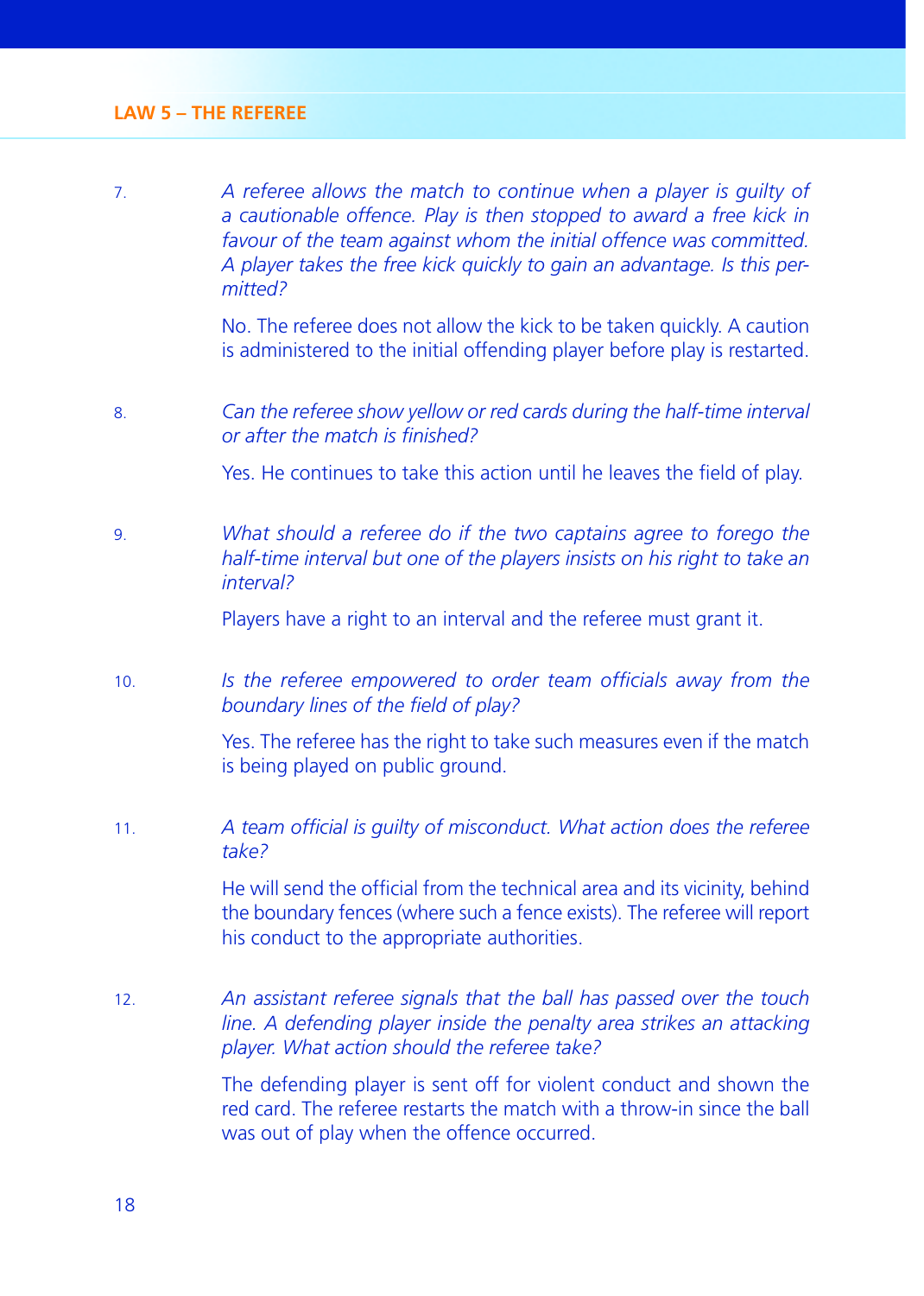13. *How should a referee react if, during the course of a match, he realises that one of the teams is deliberately trying to lose? Should he draw the attention of the team in question to the fact that if they continue to play in that way, he will terminate the game in accordance with the provisions of Law 5?*

The referee has no right to stop the match in this case.

14. *While the ball is in play, two opposing players commit offences at the same time. What action does the referee take?*

> He stops the play, and depending on the offences, cautions or sends off the players, or takes no disciplinary action. The match will be restarted by a dropped ball, from the place where the ball was when the offences were committed.

15. *A spectator blows a whistle and a defender inside his own penalty area picks up the ball with his hands, assuming that play has been stopped. What action does the referee take?*

> If the referee considers the whistle to be outside interference, he should stop the match and restart it with a dropped ball  $*$ .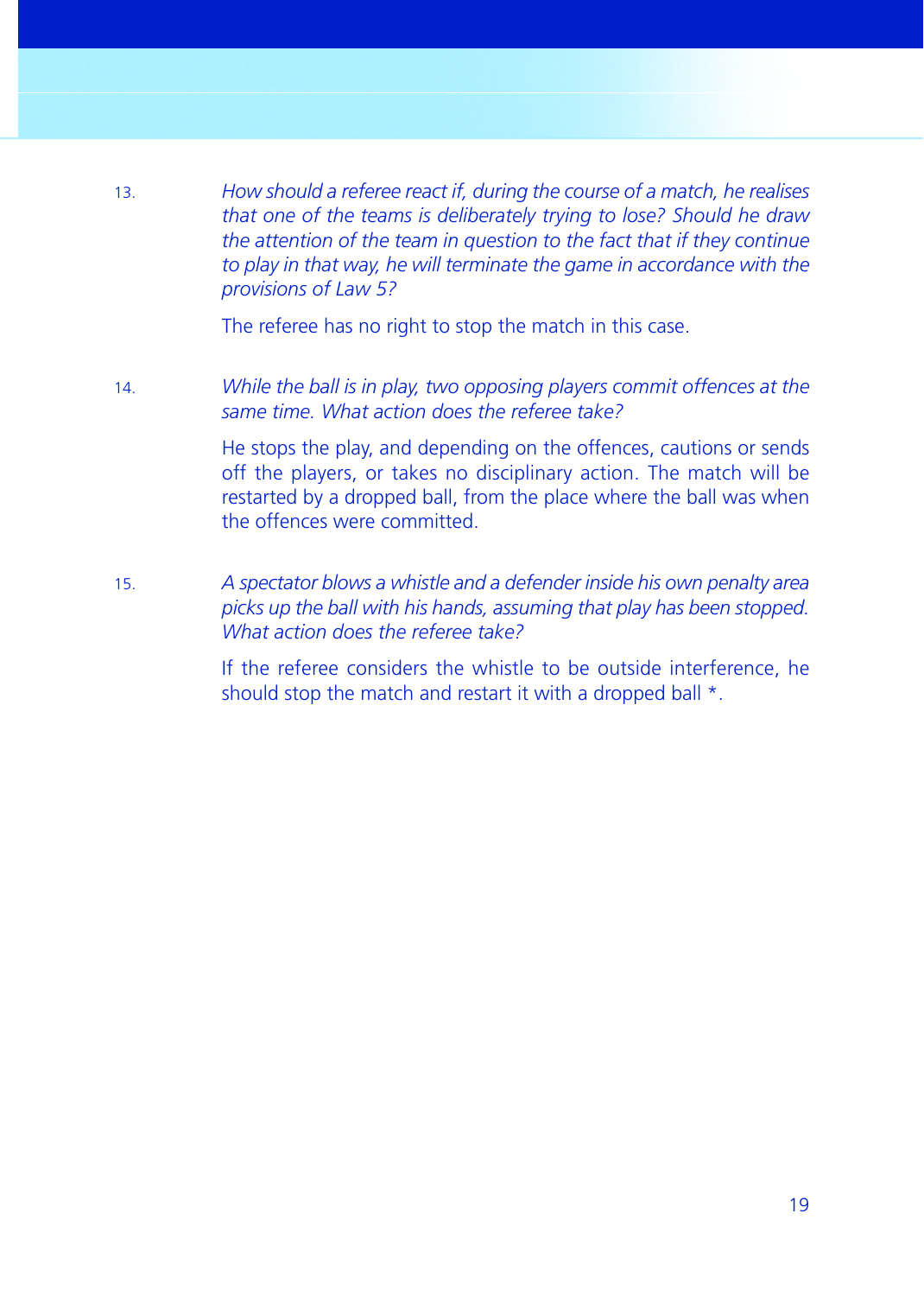1. *Is it left to the referee's discretion to decide whether time lost through injuries or other causes is to be added or not?*

> No, the referee must add time in each half of the game for all time lost. However, the amount of such time is at the discretion of the *referee.*

2. *Extra time is to be played to determine the winner of a match. Are players entitled to an interval at half-time of extra time?*

> It is generally accepted that players are entitled to an interval between the end of normal play and the start of extra time. It is not normal for there to be another interval between the two periods of extra time.

3. *Does the announcement of the minutes of time allowed at the end of a period of play express the exact time left in the match?*

> No. It is only an indication of the minimum time to be added at the end of each half of the match, but it can be increased if the referee considers it appropriate.

4. *Can the referee compensate an error in the timekeeping during the*  first half, adding or subtracting time in the second half?

No.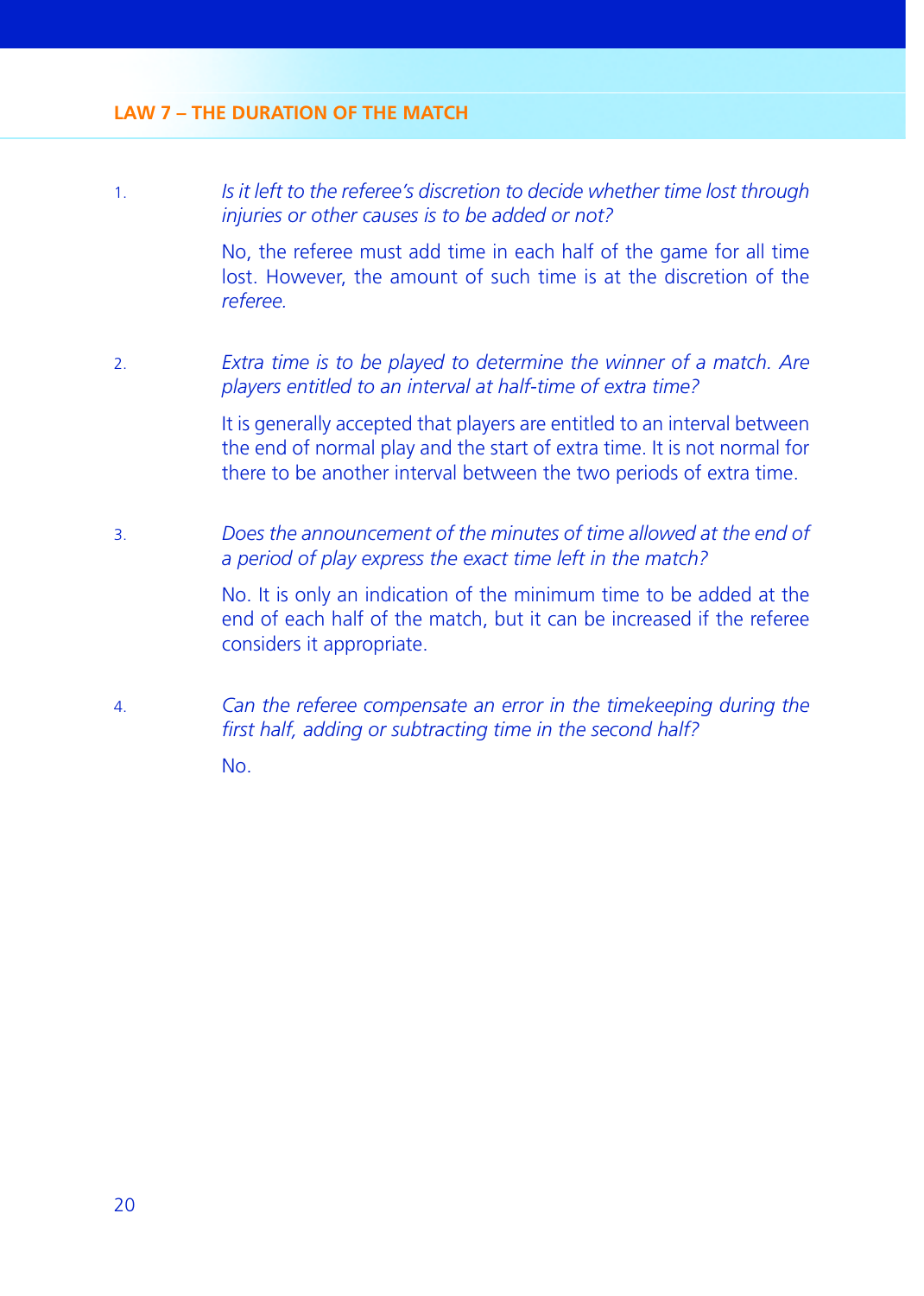1. *May the kick-off be taken by a person other than one of the players taking part in the match?*

> No. If, in certain matches (e.g. charity or exhibition matches) a ceremony is arranged for a person not taking part in the game to kick the ball, it must be brought back to the centre of the field and kicked off in accordance with the Laws of the Game.

- 2. *May a goalkeeper join other players at a dropped ball situation?* Yes. Any player may take part.
- 3. *When play is about to be started with a dropped ball, the players of one team refuse to take part. What action does the referee take?*

 He restarts play by dropping the ball. It is not necessary for each team to be present for the restart with a dropped ball.

4. *When the ball is dropped to restart play, it bounces out of play without having been touched by a player. What action does the referee take?*

He restarts play with a dropped ball at the same position as before.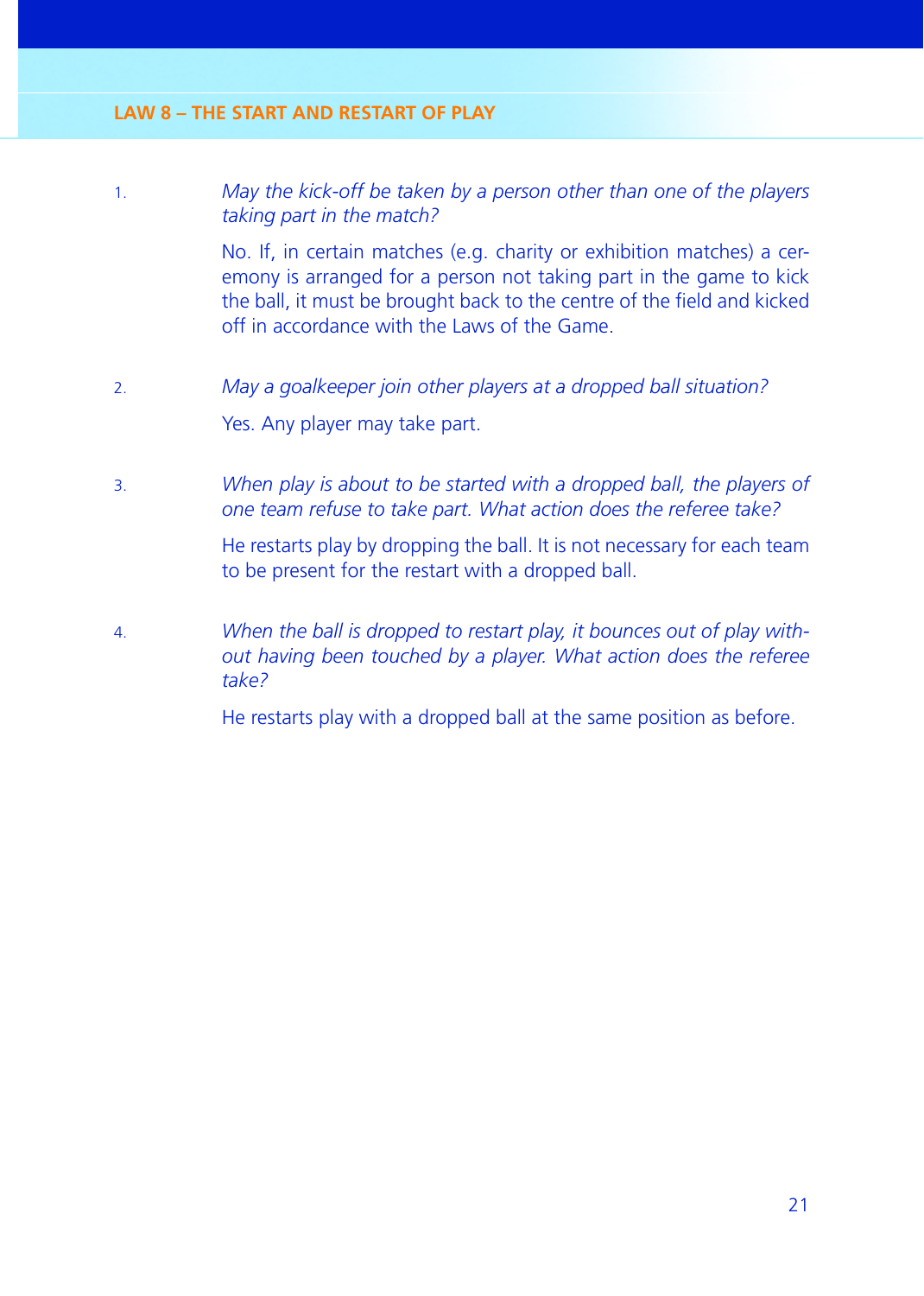1. *If a referee signals a goal before the ball has passed wholly over the goal line and immediately realises his error, what action should he take?*

Play is restarted with a dropped ball \*.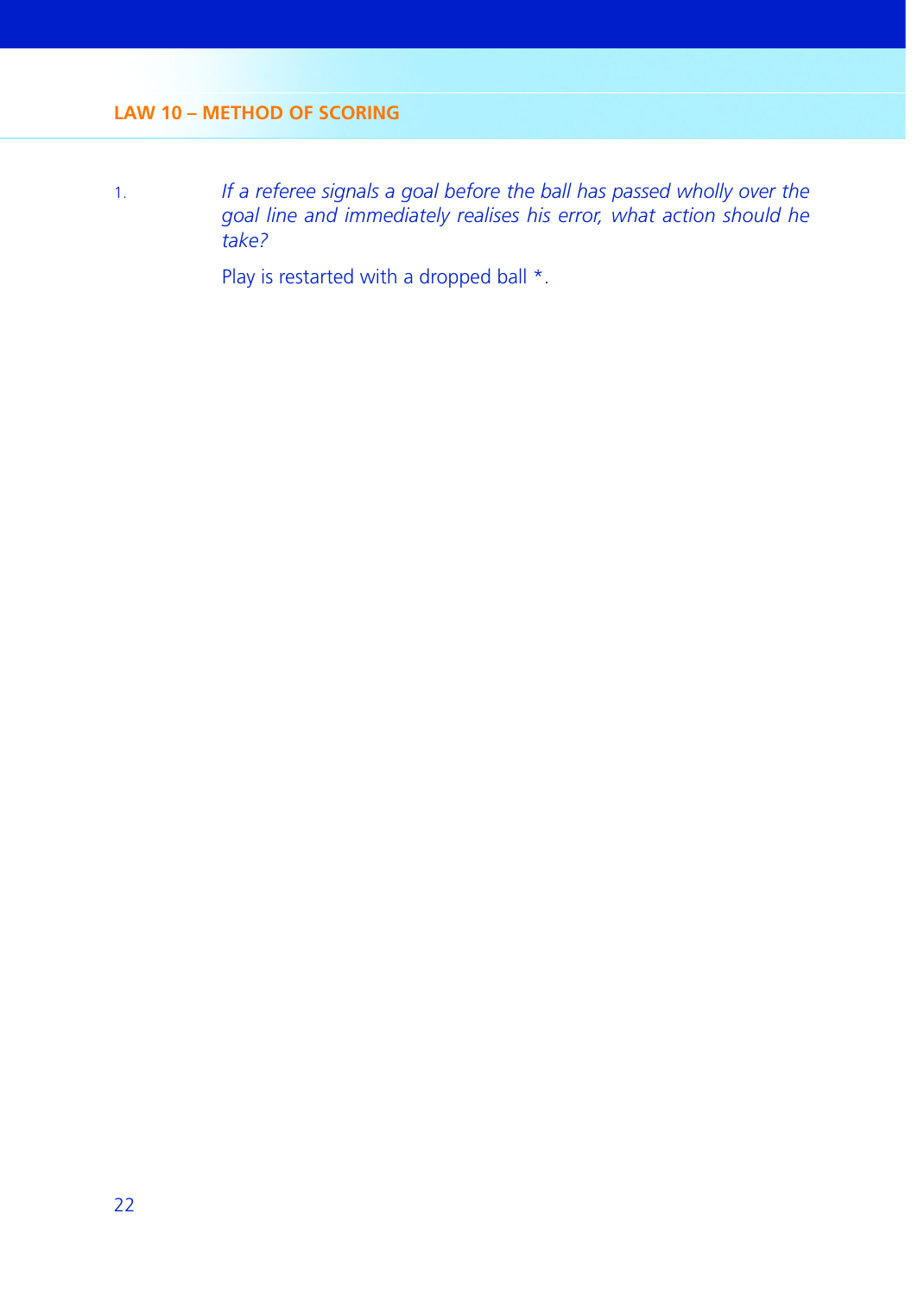1. *A player moving quickly towards his opponent's goal is penalised for an offside offence. From what position is the resulting indirect free kick taken?*

> The kick is taken from his position when the ball was last played to him by one of his team-mates \*.

2. *Does a referee penalise a player who is in an offside position and*  moves off the field of play to show the referee that he is not involved *in active play?*

> No. It is not an offence in itself to be in an offside position and there is no need for the player to leave the field of play. However, if the referee considers that he has left the field for tactical reasons and has gained an unfair advantage by re-entering the field of play, the player should be cautioned for unsporting behaviour.

3. *A defending player moves beyond his own goal line in order to place an opponent in an offside position. What action does the referee take?*

> The referee allows play to continue and cautions the defender for unsporting behaviour when the ball is next out of play.

- 4. *An attacking player's movement takes him between the goal posts into the goal net and at the same time, a team-mate kicks the ball into the goal. What action does the referee take if*
	- *a) The player who is between the goal posts remains stationary as the ball enters?*

No action should be taken. A goal is awarded.

*b) The actions of the player distract an opponent?*

 The goal is disallowed and the player is cautioned for unsporting behaviour.

Since the offence was committed off the field of play, play is restarted with a dropped ball at the place where it was located when play was stopped \*.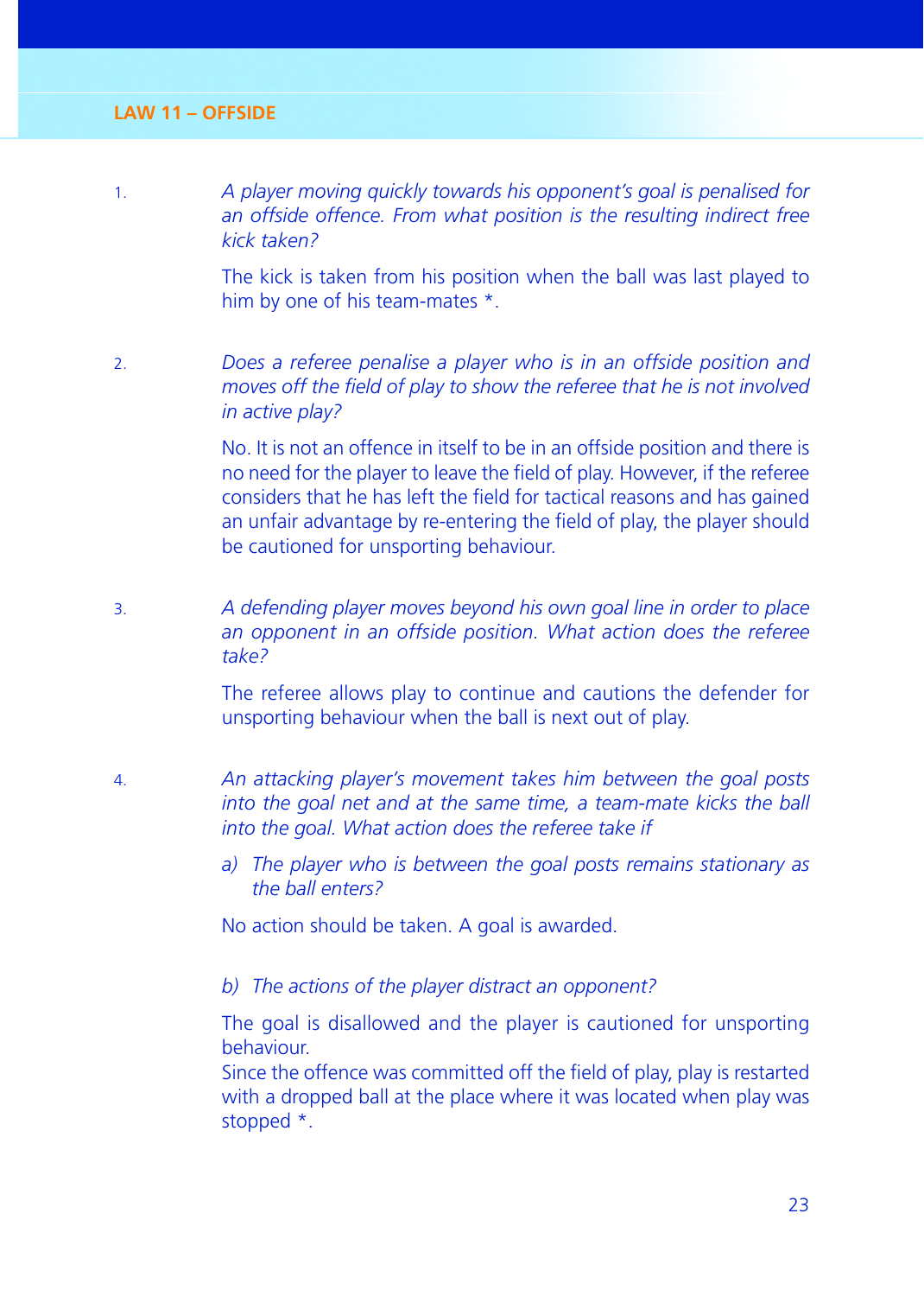5. *Is a team-mate allowed to stand in an offside position when a penalty kick is being taken?*

No. Players must be behind the penalty mark.

6. *Player A plays the ball to a team-mate B in an onside position, although there is another attacker C in an offside position. Play continues, and afterwards, in the next phase of play, player B sends the ball to player C, who now is in an onside position. He scores a goal. What action does the referee take?*

> The referee awards the goal; because when player C received the ball he was in an onside position. He would not be penalised for being in an offside position in the first phase since he was not involved in active play.

7. *The ball is played to a player in an offside position by a team-mate, but a defending player touches it deliberately with his hand. What action does the referee take?*

> If, in the opinion of the referee, the player in the offside position should be penalised for being involved in active play, he will penalise the offside and restart the match with an indirect free kick \*.

> However, if in the referee's opinion, the player should not be penalised for being involved in active play, a direct free kick, or a penalty kick, will be awarded against the player who handled the ball.

8. *A player in an offside position but not interfering with any opponent runs towards the ball played by a team-mate. Must the referee wait until he touches the ball to penalise him?*

> Yes. The referee must wait and see if the player in an offside position finally interferes with play by touching the ball.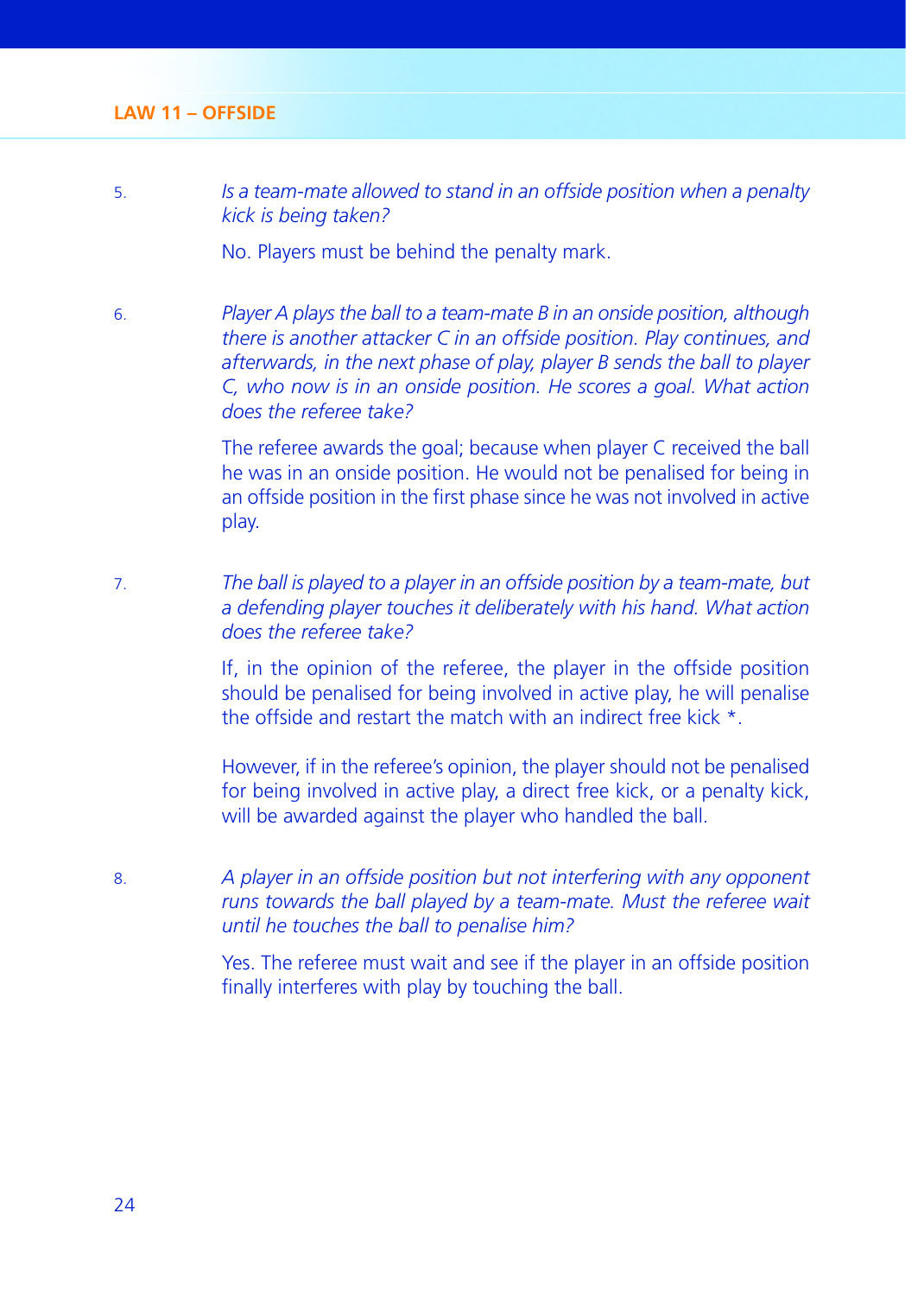1. *When the ball is about to be dropped within the penalty area, a defending player violently strikes an opponent before the ball touches the ground. What action does the referee take?*

> The player is sent off for violent conduct and play restarts with a dropped ball.

2. *While the ball is in play, two players of the same team commit unsporting behaviour or violent conduct towards each other on the field of play. What action does the referee take?*

> The referee cautions them or sends them off and restarts play with an indirect free kick to the opposing team from the place where the offence occurred \*.

3. *While the ball is in play, the goalkeeper strikes an opponent in the area enclosed by the goal line and the goal nets. What action does the referee take?*

> The referee stops play, sends off the goalkeeper and restarts play with a dropped ball at the place where it was located when play was stopped. \*

> A penalty kick is not awarded, as the area in which the incident occurred is not part of the field of play.

4. *An attacker goes past the goalkeeper and kicks the ball towards the open goal. A defender throws a boot or similar object, which strikes the ball and prevents it entering the goal. What action does the referee take?*

> The boot or similar object is considered as an extension of the player's arm. Play would be stopped, a penalty kick would be awarded and the offending player would be sent off for preventing a goal by deliberately handling the ball.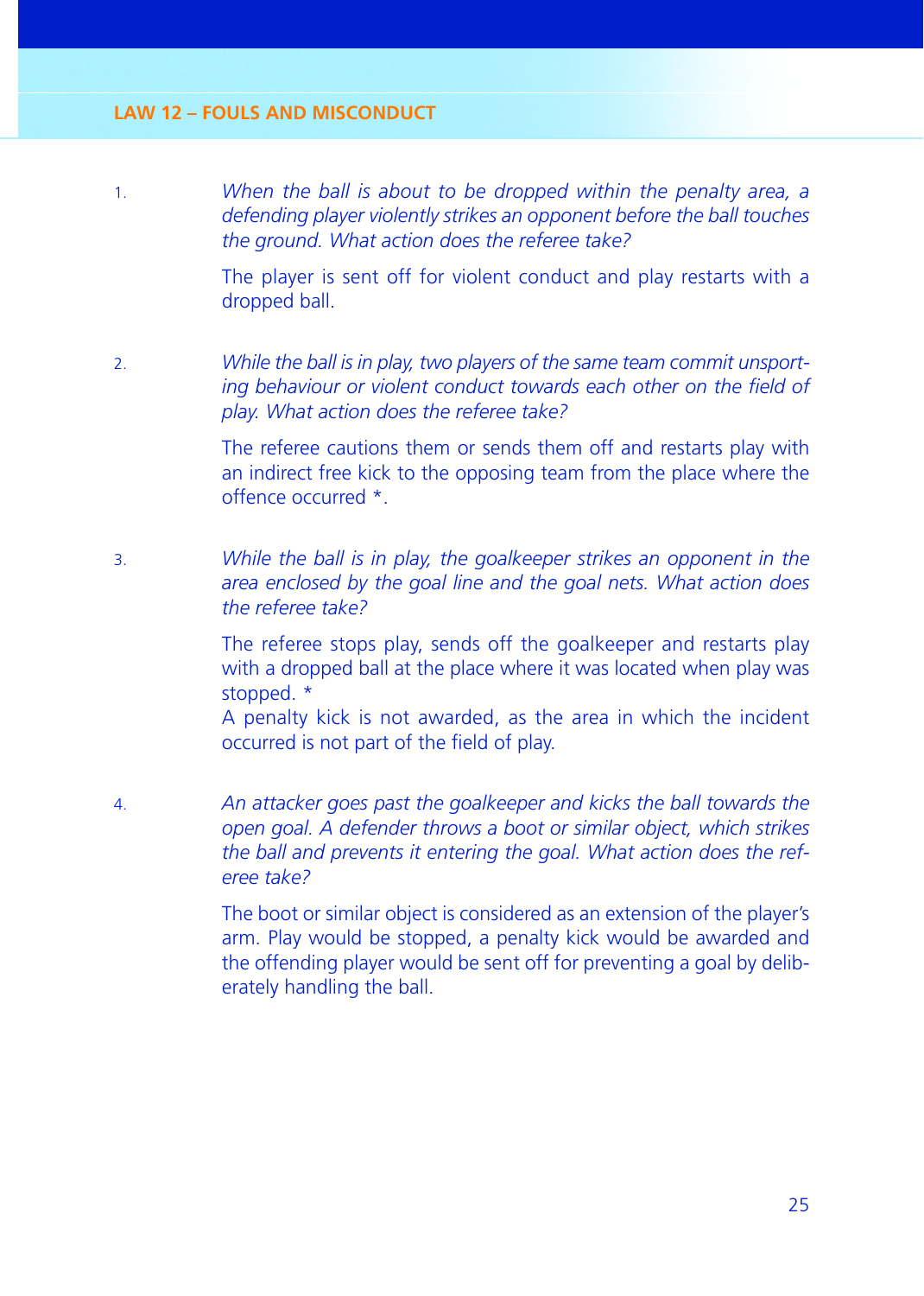#### **LAW 12 – FOULS AND MISCONDUCT**

5. *An attacker goes past the goalkeeper and kicks the ball towards the open goal. A goalkeeper then throws a boot or similar object, which strikes the ball and prevents it entering the goal. What action does the referee take?*

> The goalkeeper is cautioned for unsporting behaviour and the match is restarted by an indirect free kick to be taken from the place where the ball was when it was struck by the boot or similar object \*.

6. *A player, other than the goalkeeper, standing in his own penalty area holding a shinguard, hits the ball with his shinguard to prevent it entering the goal. What action does the referee take?*

> The referee awards a penalty kick and the player is sent off for preventing a goal. The shinguard is regarded as an extension of the player's hand.

7. *What happens if, in a similar situation, the player in question is the goalkeeper?*

> The referee stops play, cautions the goalkeeper for unsporting behaviour and play is restarted with an indirect free kick to the opposing team \*.

8. *A player who has left the field of play to receive treatment trips* an opponent inside the field of play. What action does the referee *take?*

> *The player is cautioned for re-entering the field of play. If the trip is deserving of a caution the player will be sent off for receiving a second caution in the same match and play is restarted with a direct free kick \* or penalty kick.*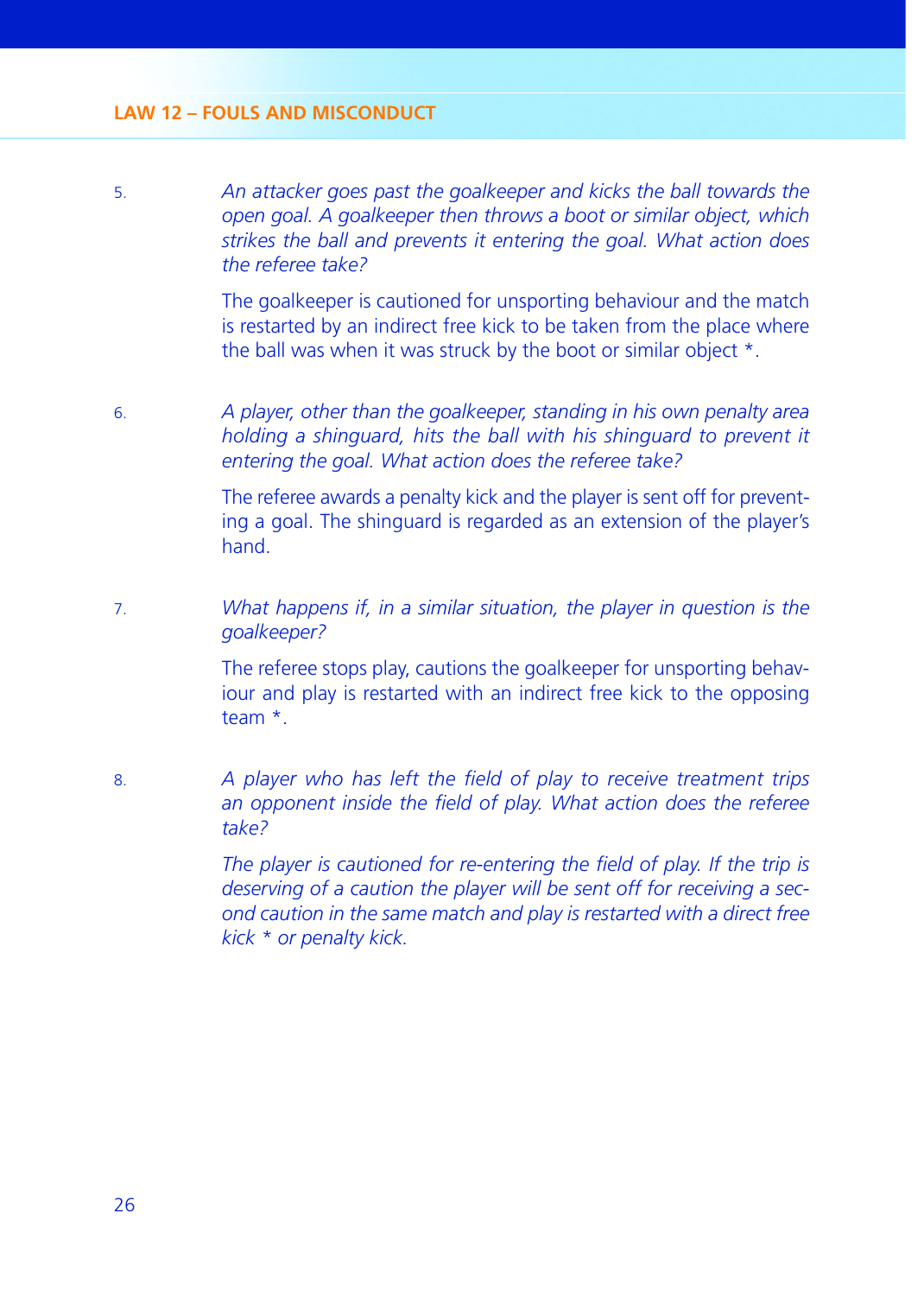9. *A player enters the fi eld of play without receiving a signal from the referee and then deliberately handles the ball. What action does the referee take?*

> The player is cautioned for entering the field of play without the permission of the referee. Play is restarted with a direct free kick or penalty kick to punish the more serious offence \*.

> If, in the opinion of the referee, the player is also guilty of unsporting behaviour, by deliberately handling the ball, he is sent off for receiving a second caution in the same match.

> If, in the opinion of the referee, the player is also guilty of denying a goal or an obvious goalscoring opportunity, the player is sent off.

10. *A player running with the ball sees a defender immediately in front*  of him and runs off the field of play to continue playing the ball. The *opponent holds him beyond the touch line to prevent him continuing his run. What action does the referee take?*

> Play is stopped and the opponent is cautioned for unsporting behaviour. Play is restarted with a dropped ball at the place where the ball was located when play was stopped \*.

11. *While the ball is in play, a player standing inside his own penalty area throws an object at an opponent standing outside the penalty area. What action does the referee take?*

> He stops play and sends off the player who threw the object for violent conduct. Play is restarted with a direct free kick to the opponents' team taken from the place where the offence occurred, e.g. where the object struck or would have struck the opponent.

12. *A player throws an object e.g. footwear at a person seated in the technical area. What action does the referee take?*

> Play is stopped, the player is sent off for violent conduct and play is restarted with an indirect free kick taken from where the object was thrown \*.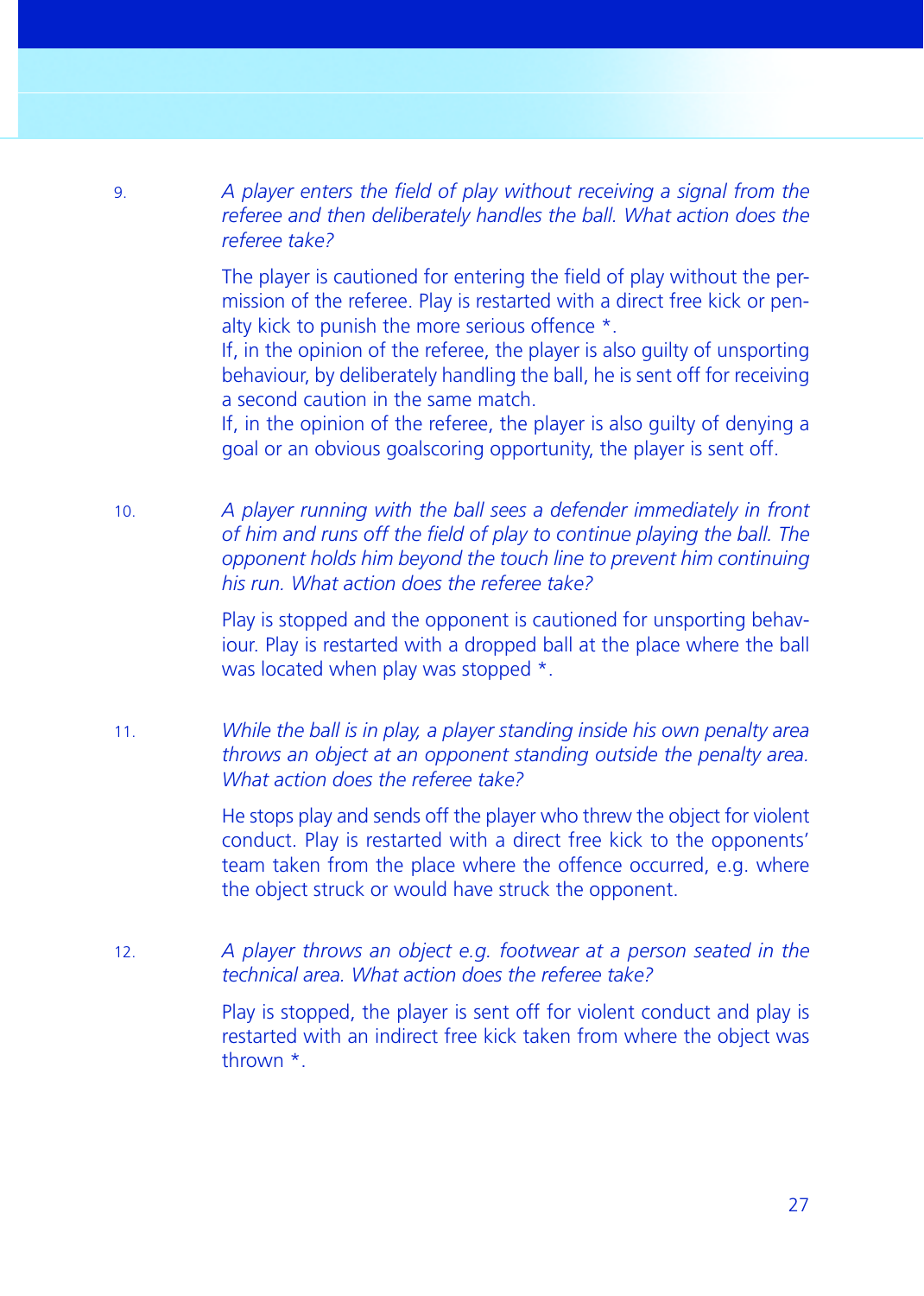13. *While the ball is in play, a substitute throws an object e.g. footwear at a player of the opposing team. What action does the referee take?*

> Play is stopped and the substitute is sent off for violent conduct. Play is restarted with an indirect free kick to the opposing team at the place where the ball was located when play was stopped  $*$ .

14. *A player standing in his own penalty area strikes the referee. What action does the referee take?*

> Play is stopped and the player is sent off for violent conduct. Play is restarted with an indirect free kick to the opposing team to be taken from the place where the offence occurred \*.

15. *The goalkeeper in his penalty area holds the ball in his hands then places it on the ground and takes it outside the penalty area. He then decides to re-enter the penalty area and touches the ball again with his hands. What action does the referee take?*

An indirect free kick is awarded to the opposing team  $*$ .

16. *A goalkeeper holding the ball bounces it before he kicks it upfield. Is it an offence to bounce the ball?*

> No. In the spirit of the Law he would not be regarded as having released the ball from his possession.

17. *If a goalkeeper is bouncing the ball, may an opponent play the ball as it touches the ground?*

No.

18. *After taking possession of the ball, a goalkeeper allows it to lie on his open hand. An opponent comes from behind him and heads the ball from his hand. Is this permitted?*

No.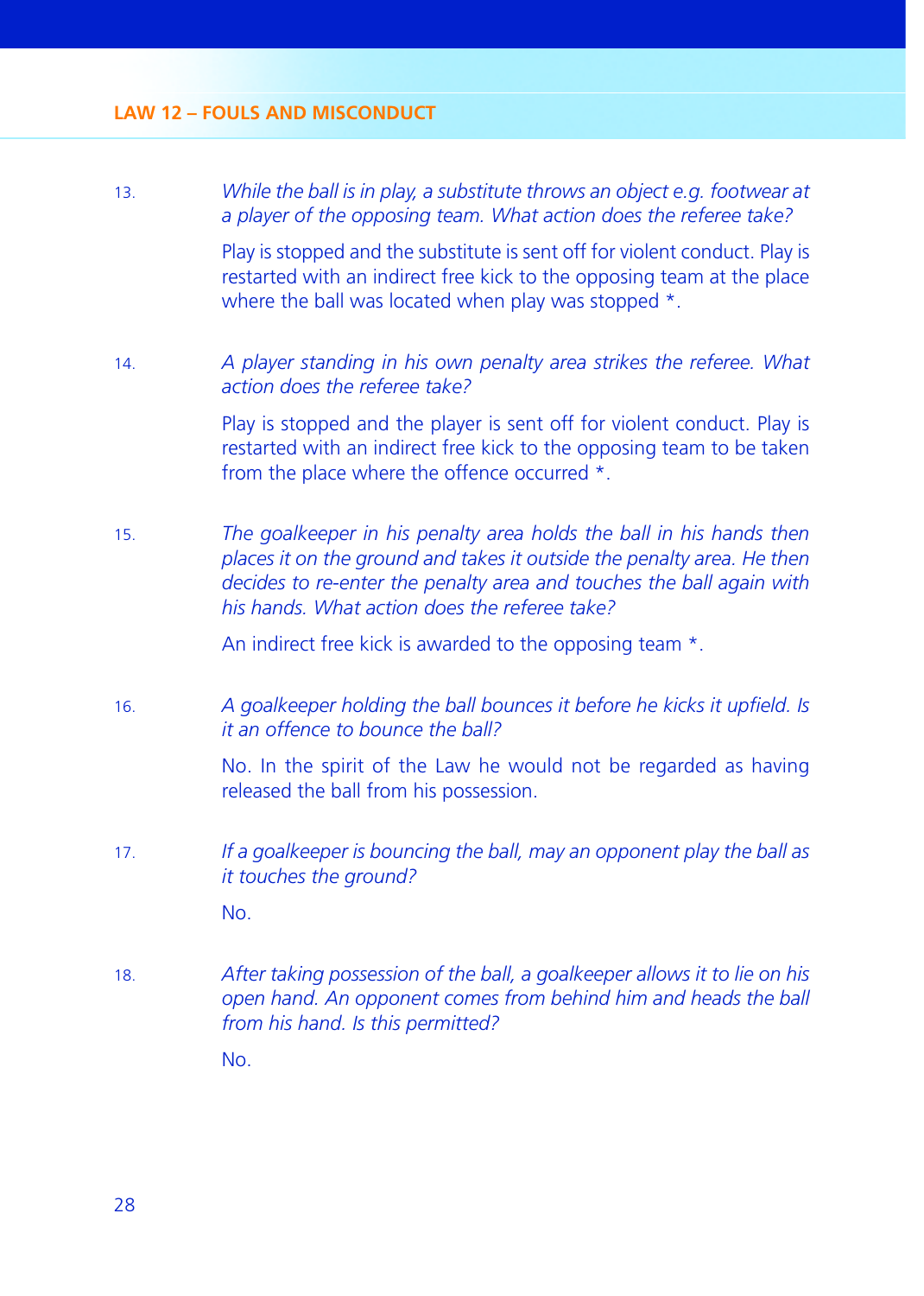- 19. *As a goalkeeper releases the ball to kick it into play, an opponent intercepts it before it touches the ground. Is this permitted?* No. It is an offence to prevent a goalkeeper releasing the ball from his hands. The releasing of the ball from his hands and the kicking of the ball is considered to be a single action. 20. *A player other than the goalkeeper deliberately plays the ball with his arm in his own penalty area. What action does the referee take?* The referee awards a penalty kick. The offence of deliberate handball includes the illegal use of either hand or arm. 21. *A throw-in is taken by the attacking team and the ball goes to the defending goalkeeper. The goalkeeper misses the ball and a teammate punches the ball over the bar. What decision would the referee give?* A penalty kick would be awarded. The referee would normally caution the player for unsporting behaviour. The player does not prevent a goal or an obvious goalscoring opportunity since a goal cannot be scored directly from a throw-in. 22. *A player tries to prevent the ball entering the goal by deliberately*
- *handling it. The ball, however, enters the goal. What action does the referee take?*

 He awards the goal and cautions the player for unsporting behaviour.

23. *A player handles the ball deliberately, trying to prevent it reaching an opponent. Although he touches the ball, he fails to prevent his opponent receiving it. What action does the referee take?*

> If advantage was allowed, the offending player will be cautioned for unsporting behaviour in the next stoppage in play.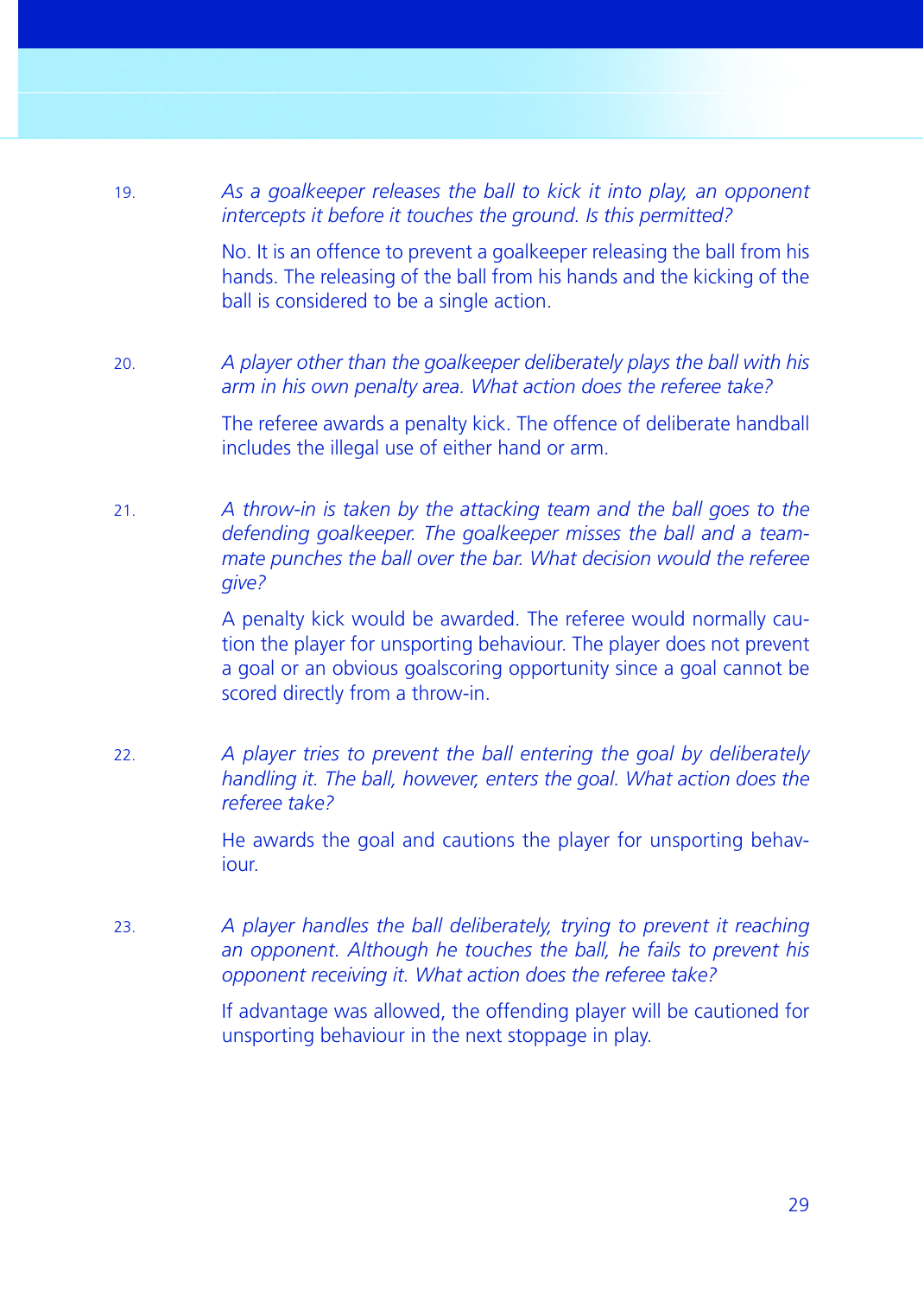### **LAW 12 – FOULS AND MISCONDUCT**

24. *A player is charged when the ball is not within playing distance. What action should the referee take?* If the referee considers the charge on the opponent to be careless, a

direct free kick \* or a penalty kick will be awarded.

25. *A player stops the progress of an opponent by physical contact. What action does the referee take?*

> The offending player is punished with a direct free kick for holding an opponent \* or penalty kick.

26. *Is it permitted for a referee to show a red card to a substitute to indicate he must leave the technical area and go to the changing room,*  whether or not he has taken part in the match, for his use of offensive. *insulting or abusive language and/or gestures?*

> Yes. All players, substitutes and substituted players come under the jurisdiction of the referee whether they are on the field of play or not. The use of the red card is to give a clear indication that a sanction is being issued.

27. *A player intentionally lies on the ball for an unreasonable length of time. What action does the referee take?*

> He stops play, cautions the player for unsporting behaviour and restarts play with an indirect free kick.

28. *A referee cautions a player who then apologises for his misconduct. Can the referee decide not to report the incident?*

No. All cautions must be reported.

29. *A player challenging for the ball makes contact with the opposing goalkeeper, who is within his own goal area.*

> Challenging for the ball is permitted. A player would be only penalised if the challenge was a jump at the goalkeeper, a charge or a push on the goalkeeper, which was careless, reckless or using excessive force.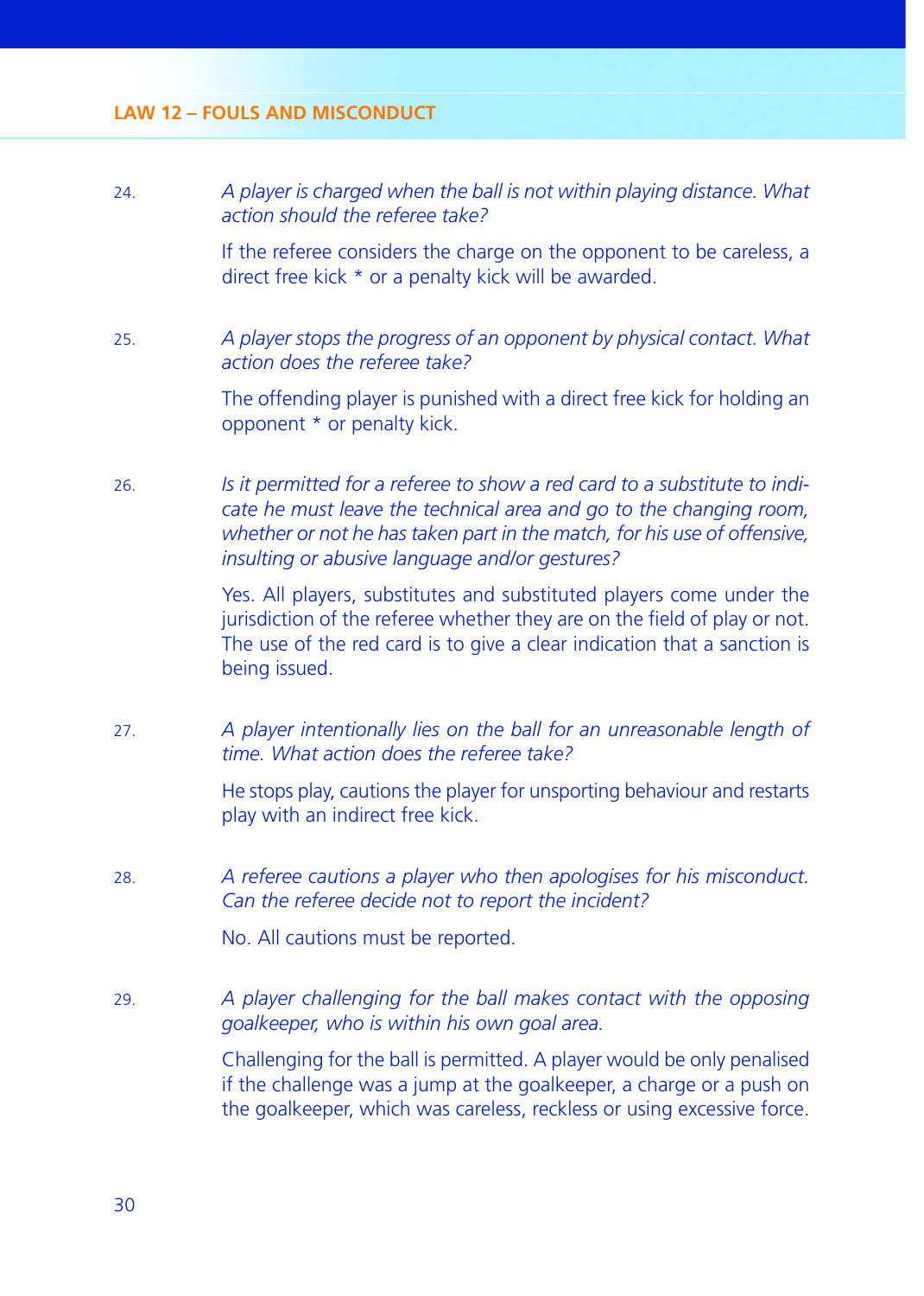30. *Is it permitted for two or more players to challenge an opponent at the same time?*

Yes, provided the challenges were legal.

31. *A defender starts holding an attacker outside the penalty area but finishes inside the penalty area. What action should the referee take?*

He would award a penalty kick.

32. *A player plays in a dangerous manner raising his leg when the opponent tries to head the ball and makes contact with the opponent's head. What action should the referee take?*

He would award a direct free kick \* or penalty kick.

- 33. *A player is in an offside position and an assistant referee raises his flag. The referee does not see the signal and a defending player denies an opponent an obvious goalscoring opportunity. The referee stops play*  and only then sees the signal of the assistant referee. What action *does the referee take?*
	- a) If he accepts the signal for offside from the assistant referee, he does not send off the defender, since no obvious goalscoring opportunity has occurred. Play is restarted with an indirect free kick to the defending team \*.

 The player may be sanctioned however if, in the opinion of the referee, his action on its own was a cautionable or sending-off offence.

b) If he does not accept that an offside offence has occurred, the defending player is sent off for denying an obvious goalscoring opportunity and play is restarted with a direct free kick \* or penalty kick to the attacking team.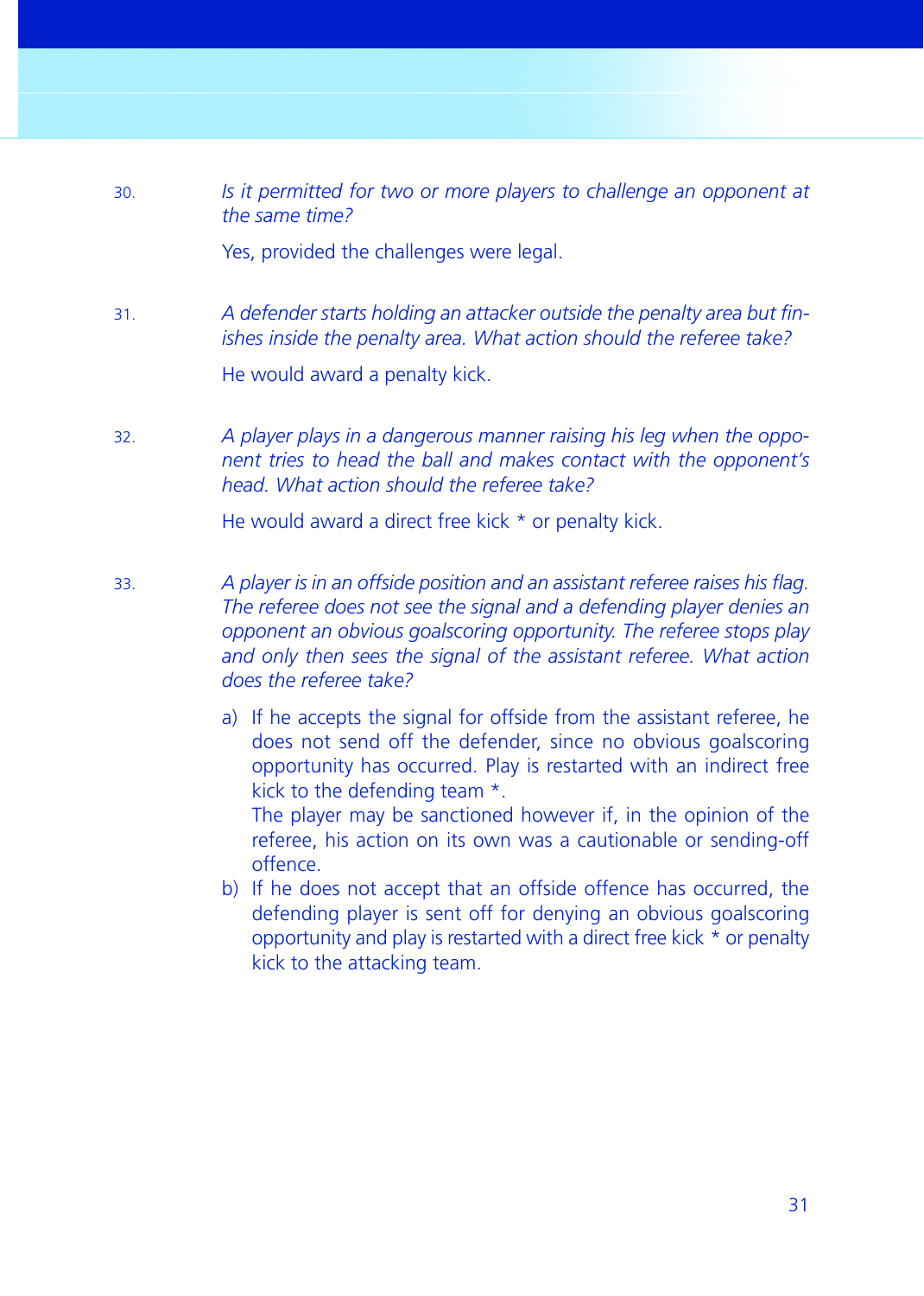#### **LAW 12 – FOULS AND MISCONDUCT**

34. *A player is in an offside position and an assistant referee raises his fl ag. The referee does not see the signal and a defending player punches an opponent. The referee stops play and only then sees the signal of the assistant referee. What action does the referee take?*

- a) If he accepts the signal for offside from the assistant referee, he sends off the defender for violent conduct and restarts play with an indirect free kick for the defending team \*.
- b) If he does not accept that an offside offence has occurred, the defending player is sent off for violent conduct and play is restarted with a penalty kick or a direct free kick for the attacking team.
- 35. *A player asks to leave the fi eld of play and, as he is walking off, the ball comes towards him and he kicks the ball into the goal. What action does the referee take?*

 The player is cautioned for unsporting behaviour. The game is restarted by an indirect free kick, taken by a player of the opposing team, from the place where the infringement occurred. \*

36. *An assistant referee signals that a player is guilty of violent conduct. The referee sees neither the offence nor the signal and the offending player's team scores a goal. He then sees the assistant referee's signal. What action does the referee take?*

> *As long as play has not restarted, the goal is disallowed, the guilty player is sent off and the match is restarted with a free kick \* or penalty kick.*

37. *After a goal is scored, the referee notices a signal from his assistant referee. The assistant referee tells the referee that before the ball entered the goal, the goalkeeper of the team that scored the goal punched an opponent inside his own penalty area. What action does the referee take?*

> The goal is disallowed, the goalkeeper is sent off for violent conduct and a penalty kick is awarded to the opposing team.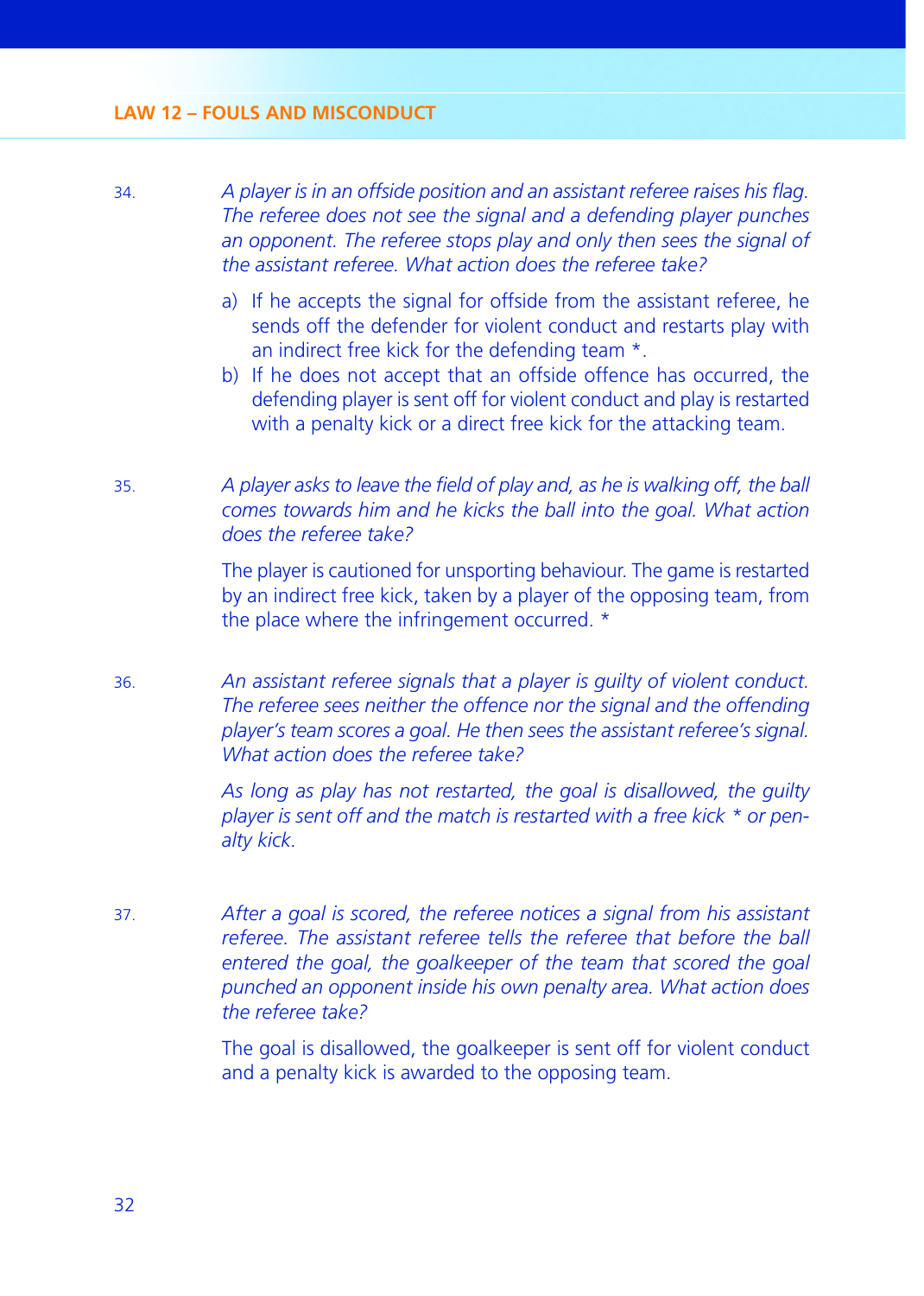1. *A player takes a free kick from outside his own penalty area and then touches the ball again by deliberately handling the ball before another player has played it. What action does the referee take?*

> He punishes the more serious offence, by awarding a direct free kick or penalty kick if the offence took place inside the penalty area.

2. *A team is awarded a free kick in its own penalty area. The player taking the kick hits the ball against a team-mate who is inside the penalty area and the ball enters the goal. What action does the referee take?*

> The kick is retaken since the ball is not in play until it has passed outside the penalty area.

3. *When a goal kick or a free kick is taken from within a player's own penalty area, when may opposing players enter the penalty area?* 

> The players may not enter until the ball has passed outside the penalty area.

4. *May a free kick be taken by lifting the ball with a foot or both feet simultaneously?*

Yes. The ball is in play when it is kicked and moves.

5. *When taking a free kick awarded to their team, may players use feinting tactics to confuse opponents?*

> Yes. It is permitted and is part of football. However, if any opponents move nearer than 9.15m (10 yards) from the ball before it is in play, they are cautioned for failing to respect the required distance.

6. *An indirect free kick is awarded to the attacking team outside the opponents' penalty area. The referee fails to raise his arm to indicate that the kick is indirect and the ball is kicked directly into the goal. What action does the referee take?*

> He has the free kick retaken because of the referee´s mistake. The initial indirect free kick, is not nullified by the referee's mistake.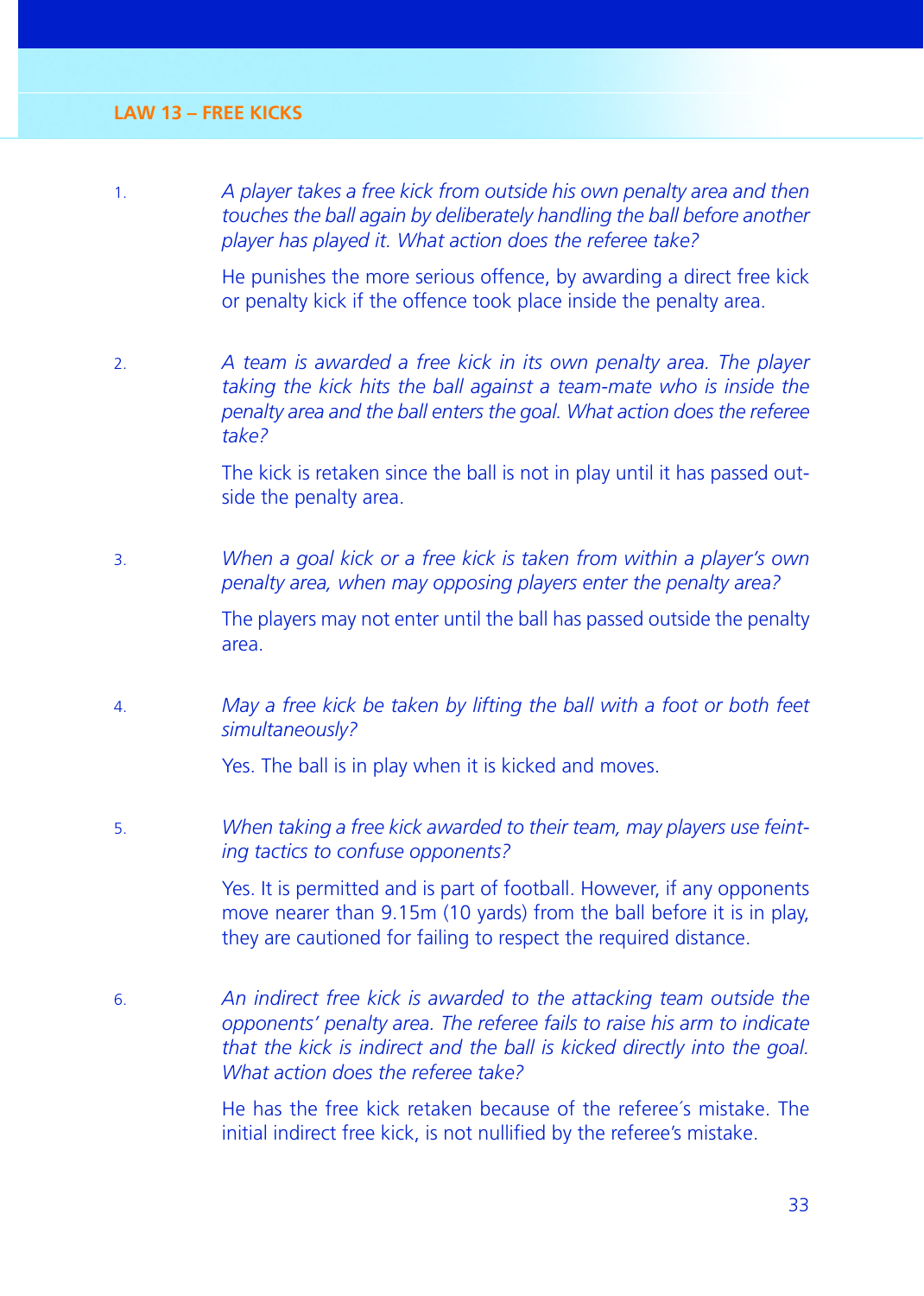7. *A player takes a quick free kick and the ball goes into goal. The referee has not had the opportunity to indicate that the free kick was indirect. What action should the referee take?*

> Order the kick to be retaken as the original offence only merited an indirect free kick but the referee did not have the opportunity to give the recognised signal.

8. *A free kick is awarded and the player decides to take the kick quickly. An opponent who is less than 9.15 m. from the ball intercepts it. What action does the referee take?*

He allows play to continue.

9. *A free kick is awarded and the player decides to take the kick quickly. An opponent who is near the ball deliberately prevents him taking the kick. What action does the referee take?*

> The player is cautioned and shown a yellow card for delaying the restart of play.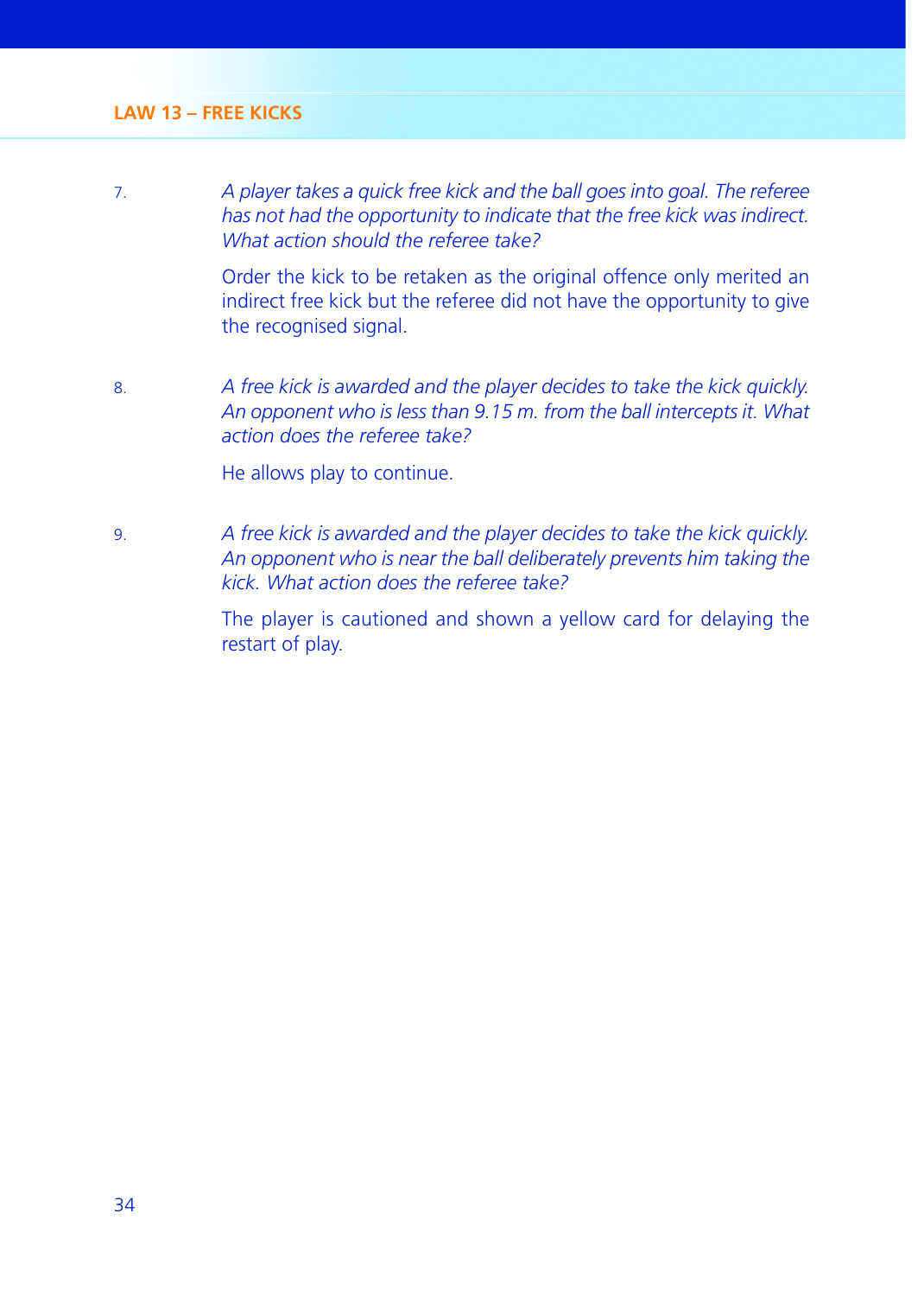1. *The referee orders a penalty kick to be retaken because the goalkeeper moves forward from his goal line. May a different player take the retaken penalty kick?*

Yes.

2. *When a penalty kick is being taken, the goalkeeper advances before the ball is kicked and intercepts it in front of the goal line. What action does the referee take?*

The penalty kick is retaken.

3. *A player takes a penalty kick before the referee has signalled. What action does the referee take?*

He orders the kick to be retaken.

4. *When a penalty kick is being taken, and after the referee has given*  the necessary signal, a team-mate of the player identified to take the *kick suddenly rushes forward and takes it instead. What action does the referee take?*

> The referee stops play and restarts the match with an indirect free kick to the defending team where the infringement occurred i.e. where the player advanced closer than 9.15m. The player is cautioned for unsporting behaviour.

5. *When a penalty kick is taken, the ball strikes the goalpost and/or crossbar and bursts. What action does the referee take?*

> If the ball enters the goal directly after hitting the goal post or crossbar the goal is allowed.

> If the ball rebounds into play the referee stops play, obtains a replacement ball and restarts play with a dropped ball. \* If this second situation occurs during additional time, the match ends.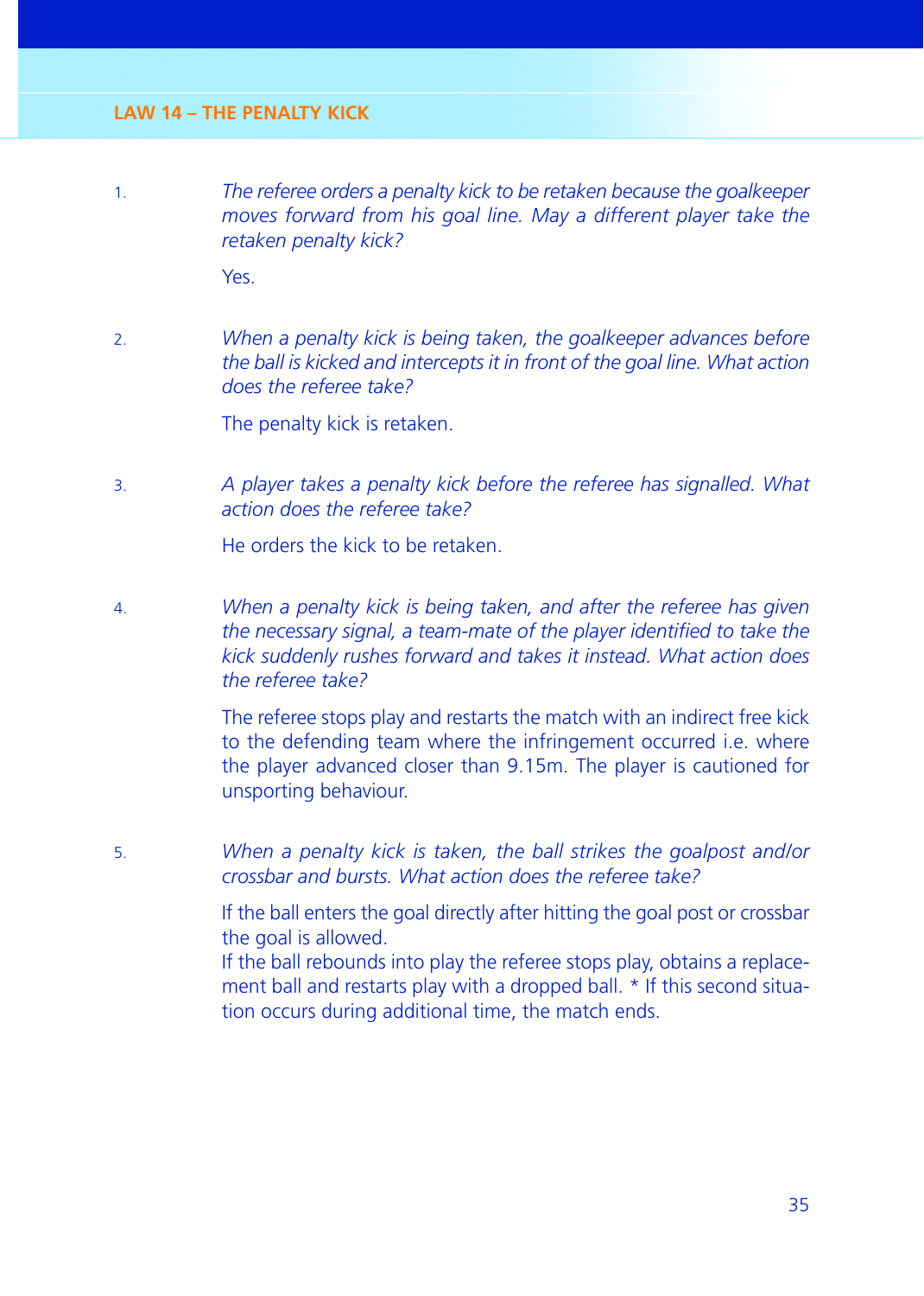#### **LAW 14 – THE PENALTY KICK**

6. *After additional time has been allowed to enable a penalty kick to be taken or retaken at half-time or full time, or during "kicks from the penalty mark", the ball bursts or becomes defective before touching the posts, the crossbar or the goalkeeper, without having crossed the goal line. What decision will the referee take?*

The penalty kick must be retaken with a new ball.

7. *The referee signals for a penalty kick to be taken. An attacking player then punches an opponent outside the penalty area. The referee notices the incident. What action does the referee take?*

> The referee stops play, sends off the offending player for violent conduct before allowing the penalty kick to be taken.

8. *A player taking a penalty kick back heels the ball to a team-mate who kicks the ball into the goal. What action does the referee take?*

> The referee stops play and restarts the match with an indirect free kick to the defending team at the penalty mark.

9. *A player taking a penalty kick plays the ball forward for a team-mate to run on to it and score. Is this permitted?*

> *Yes, provided the correct penalty kick procedures have been followed.*

10. *A defender standing in his own penalty area strikes an opponent while the ball is in play in his opponent's penalty area. What action does the referee take?*

> *Play is stopped. A penalty kick is awarded against the defender and he is sent off for violent conduct.*

11. *On a waterlogged pitch, a player places the ball for a penalty kick to the side of the penalty mark. Is this permitted?*

No.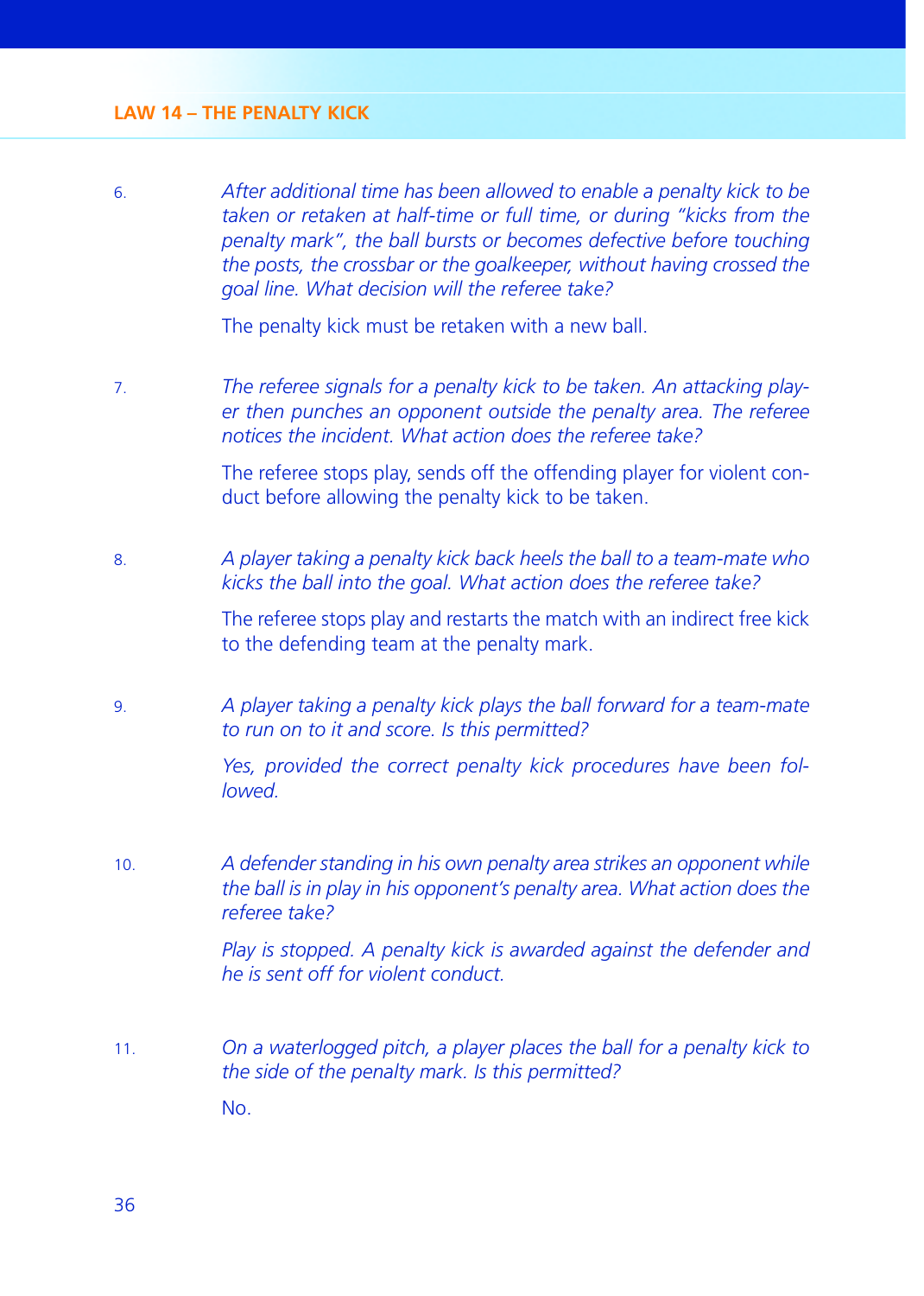12. *A match is extended to allow a penalty kick to be taken. May the goalkeeper be replaced before the kick is taken?*

> Yes. He may be replaced by another eligible player on the field or by a substitute, provided the permitted number of substitutions is not exceeded.

13. *A player taking a penalty kick feints before kicking the ball. Is this permitted?*

Yes.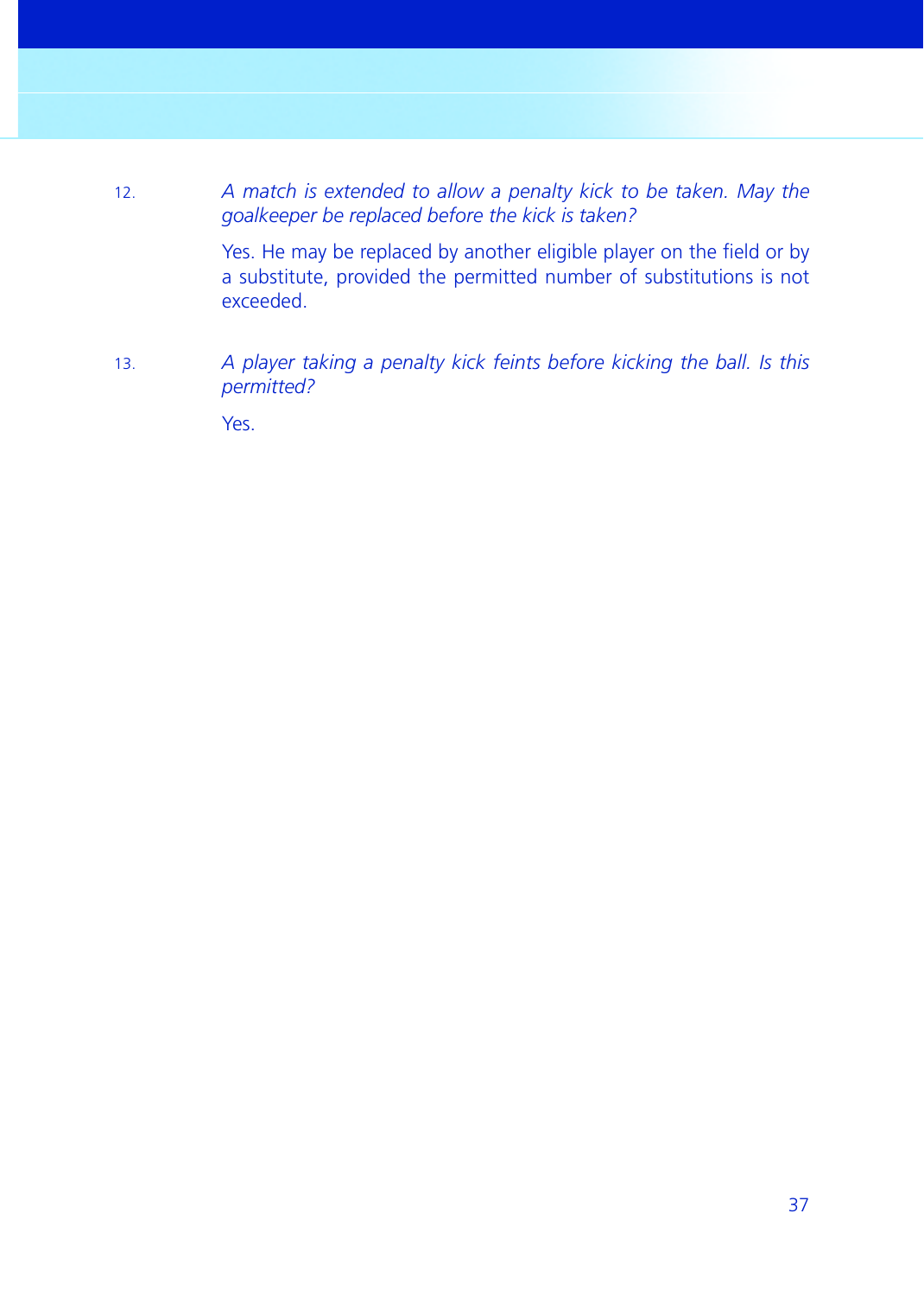*a) Does taking kicks from the penalty mark to determine the winner of a match form part of the match?*

No.

*b) The captains of both teams mutually agree to refuse to take kicks from the penalty mark to determine the winner of a match, despite the fact this is stipulated in the regulations of the competition. What action does the referee take?*

 The referee reports the situation to the appropriate competition authorities.

*c) Who is responsible for selecting which players will take the kicks from the penalty mark to determine the winner of a match?*

 Each team is responsible for selecting the players from those on the field of play at the end of the match and the order in which they will take the kicks.

*d) When kicks from the penalty mark to determine the winner of a match are being taken the ball bursts after touching the posts or the crossbar, without having crossed the goal line. Should this kick be retaken?*

No.

*e) May an injured player be excused from taking part in kicks from the penalty mark to determine the result of the match?*

Yes, but he cannot be replaced by another player.

f) At the end of a match, some players leave the field of play and fail *to return for kicks from the penalty mark to determine the winner of a match. What action does the referee take?*

 All players who are not injured must participate in the taking of kicks from the penalty mark. If they do not return to the field of play, the kicks will not be taken and the referee will report the incident to the appropriate authorities.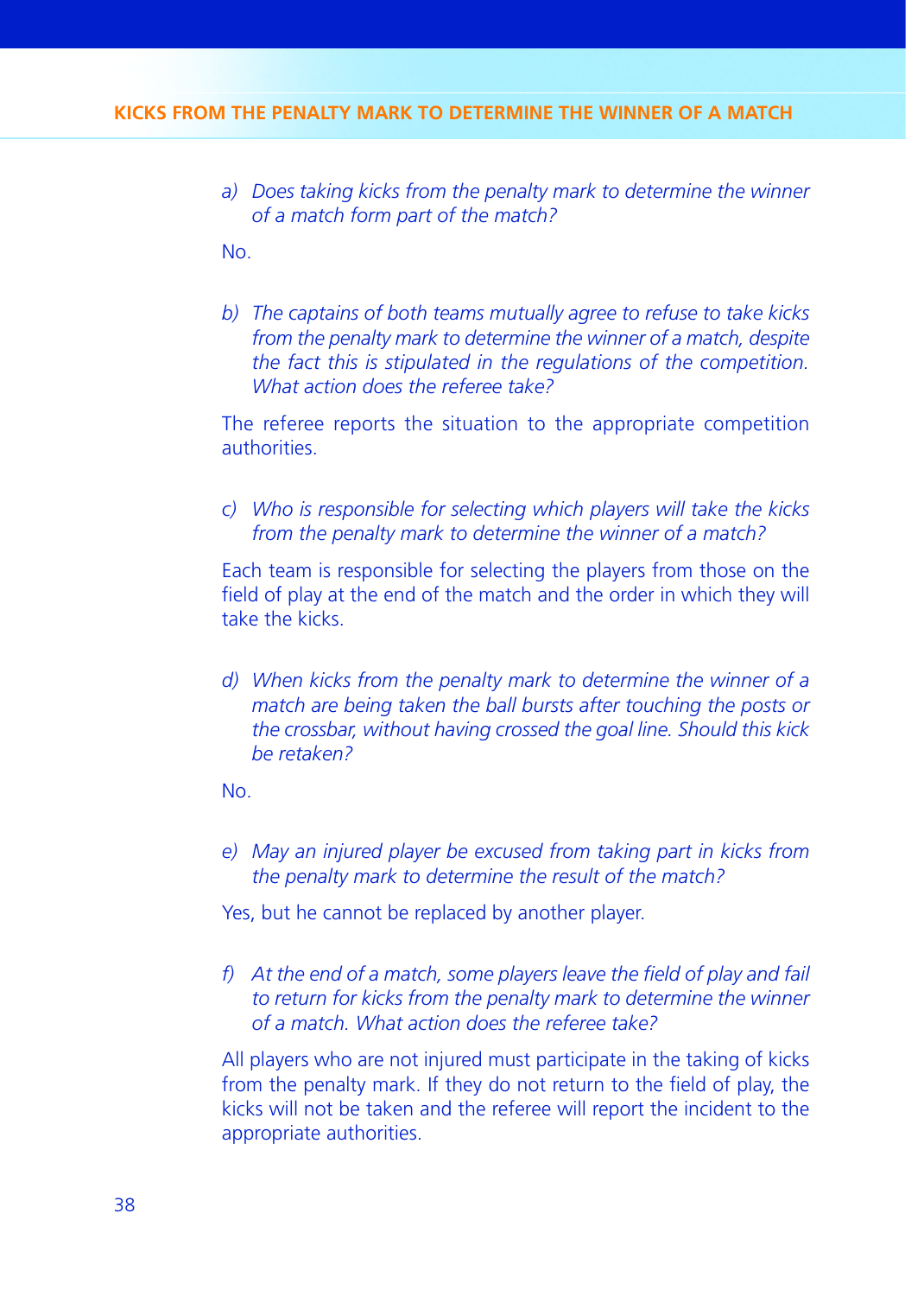*g) May a player be cautioned or sent off during the taking of kicks from the penalty mark?*

Yes.

*h) Kicks from the penalty mark are about to be taken to decide the winner of a match. May one of the teams, which has not used a substitute, replace one or more of its players with the substitute(s) prior to the kicks being taken?*

No. Only those players who are on the field of play at the end of the match may take part.

*i*) The floodlights fail in the stadium after extra time but before or *during the taking of kicks from the penalty mark. What action does the referee take?*

 The referee allows a reasonable amount of time for the lights to be repaired but if matters do not improve, the result is decided according to competition rules.

*j) During the taking of kicks from the penalty mark, a goalkeeper is sent off. May he be replaced by a nominated substitute?*

No.

*k) During the taking of kicks from the penalty mark, a goalkeeper is injured and is unable to continue. May he be replaced by any named substitute?*

 Yes. Provided that the number of eligible substitutes has not already been used.

- *l) During the taking of kicks from the penalty mark, a team has fewer than seven players. Should the referee abandon the kicks from the penalty mark?*
- No. Kicks from the penalty mark are not part of the match.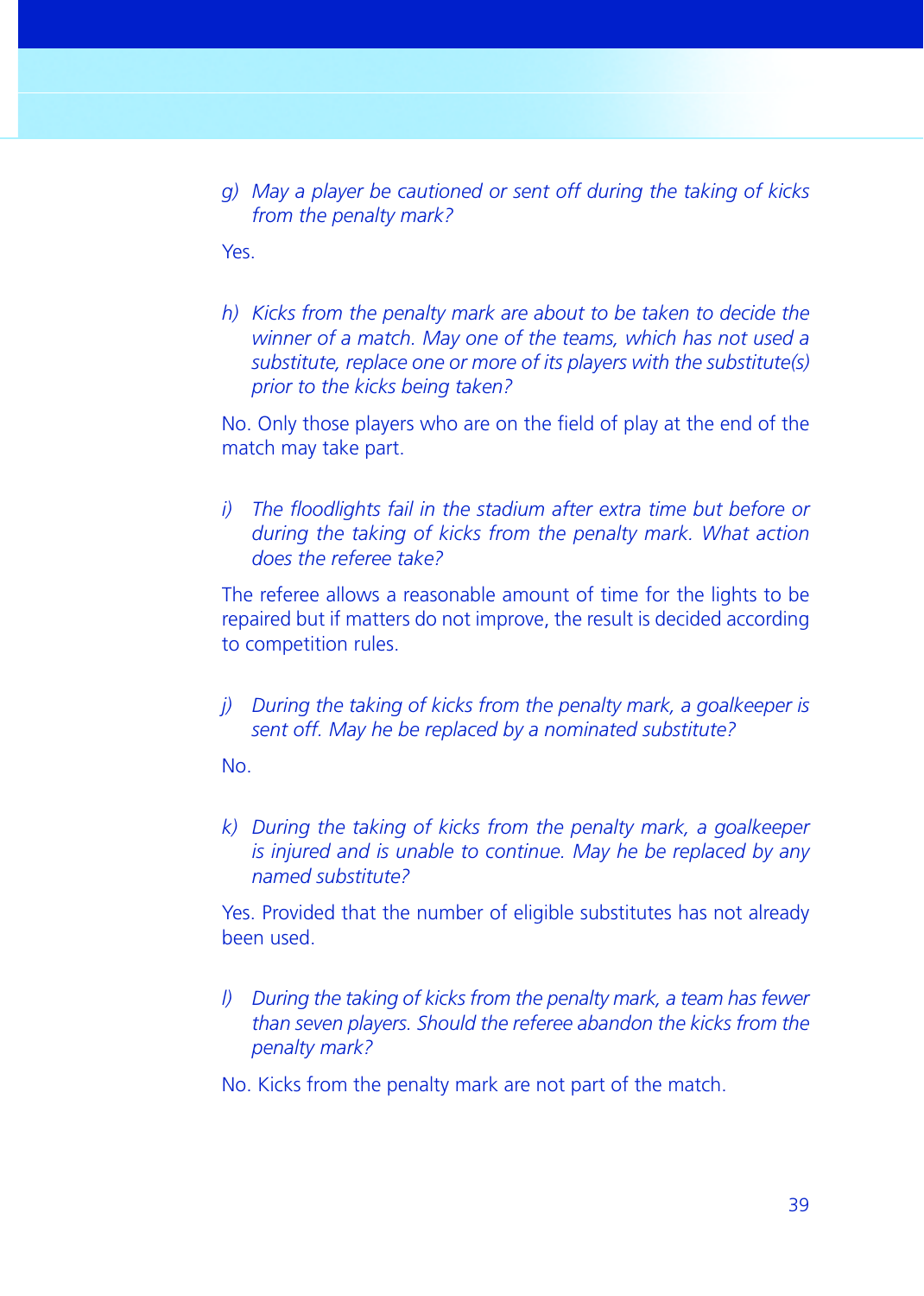### **KICKS FROM THE PENALTY MARK TO DETERMINE THE WINNER OF A MATCH**

*m) During the kicks from the penalty mark, one or several players are injured or sent off. Must a referee ensure that an equal number of players from each team remain within the centre circle and that they shall take the kicks?*

 No. The equal number in each team applies only to the start of taking kicks from the penalty mark.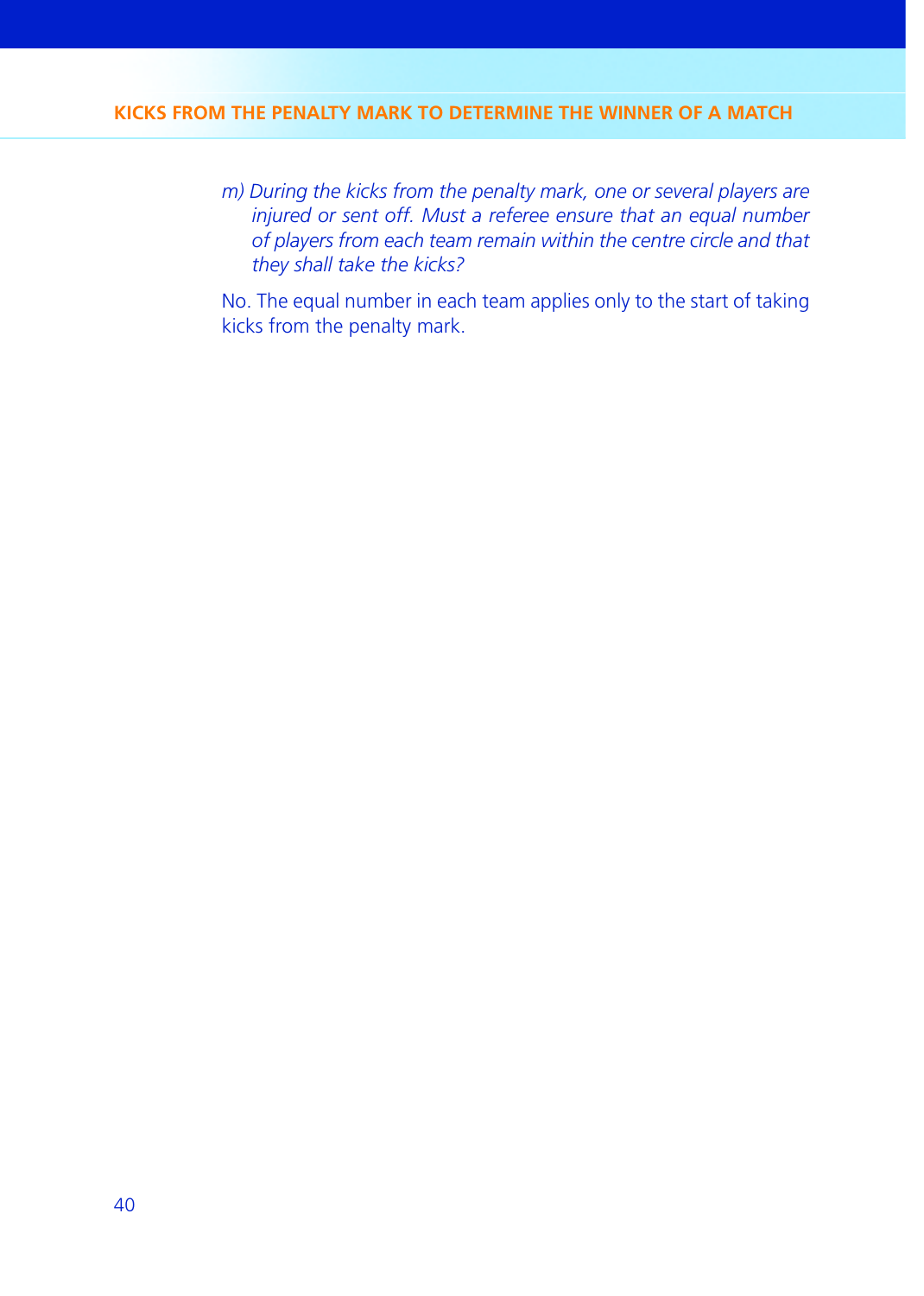1. *The ball is out of play over the touch line, but before it is thrown in, a player deliberately kicks an opponent. What action does the referee take?*

> He sends him off for violent conduct and restarts play with a throw in.

2. **A player takes a throw-in correctly. The ball does not enter the field of** *play but remains outside the touch line. What action does the referee take?*

The throw-in is retaken.

3. *A player, while correctly taking a throw-in, intentionally throws the ball at an opponent's head. What action does the referee take?*

> Play is stopped if in the opinion of the referee, the player is guilty of unsporting behaviour or violent conduct. Depending on the action, he is cautioned or sent off. Play is restarted with a direct free kick \* or penalty kick to the opposing team, from the place where the offence occurred, i.e. the place where the ball struck the opponent.

4. *Is there a maximum distance away from the touch line from which a throw-in may be taken?*

> No. A throw-in should be taken from the place where the ball left the field of play.

5. *A player takes a throw-in with part of each foot on or behind the touch line or with part of his feet inside the line and his heels on the touch line. Is this permitted?*

> Yes, provided that part of each foot is on or behind the touch line and on the ground.

6. *After an incorrectly taken throw-in, the ball goes directly to an opponent. Is play allowed to continue by applying the advantage clause?*

No. A player of the opposing team retakes the throw-in.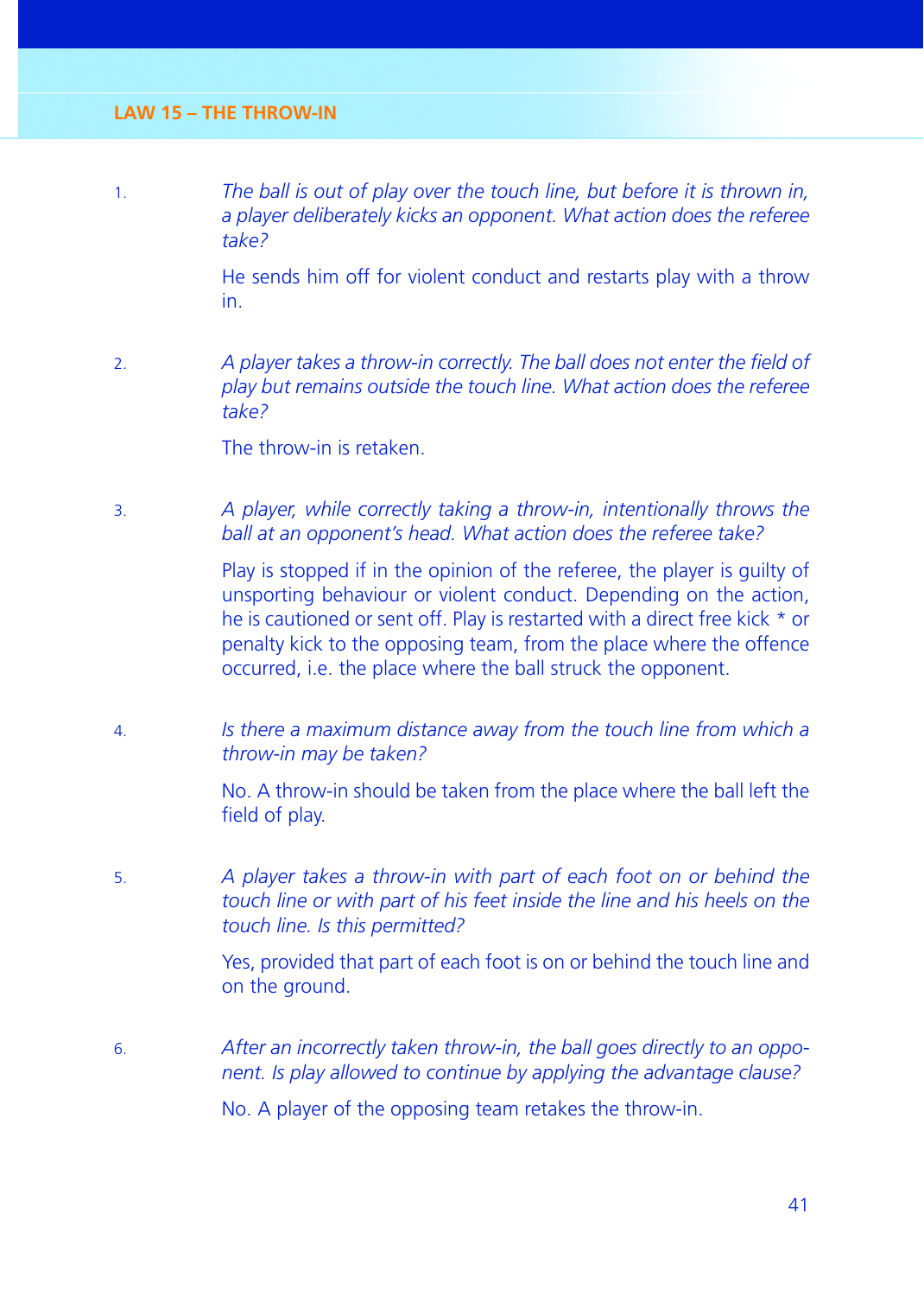- 7. *Is a player allowed to take a throw-in kneeling or sitting down?* No. A throw-in is only permitted if the correct procedures in the Laws of the Game are followed.
- 8. *A player takes a throw-in. He throws the ball directly to his goalkeeper who touches the ball in attempting to stop it entering the goal. The ball enters the goal, however. What action does the referee take?*

The advantage is allowed and a goal is awarded.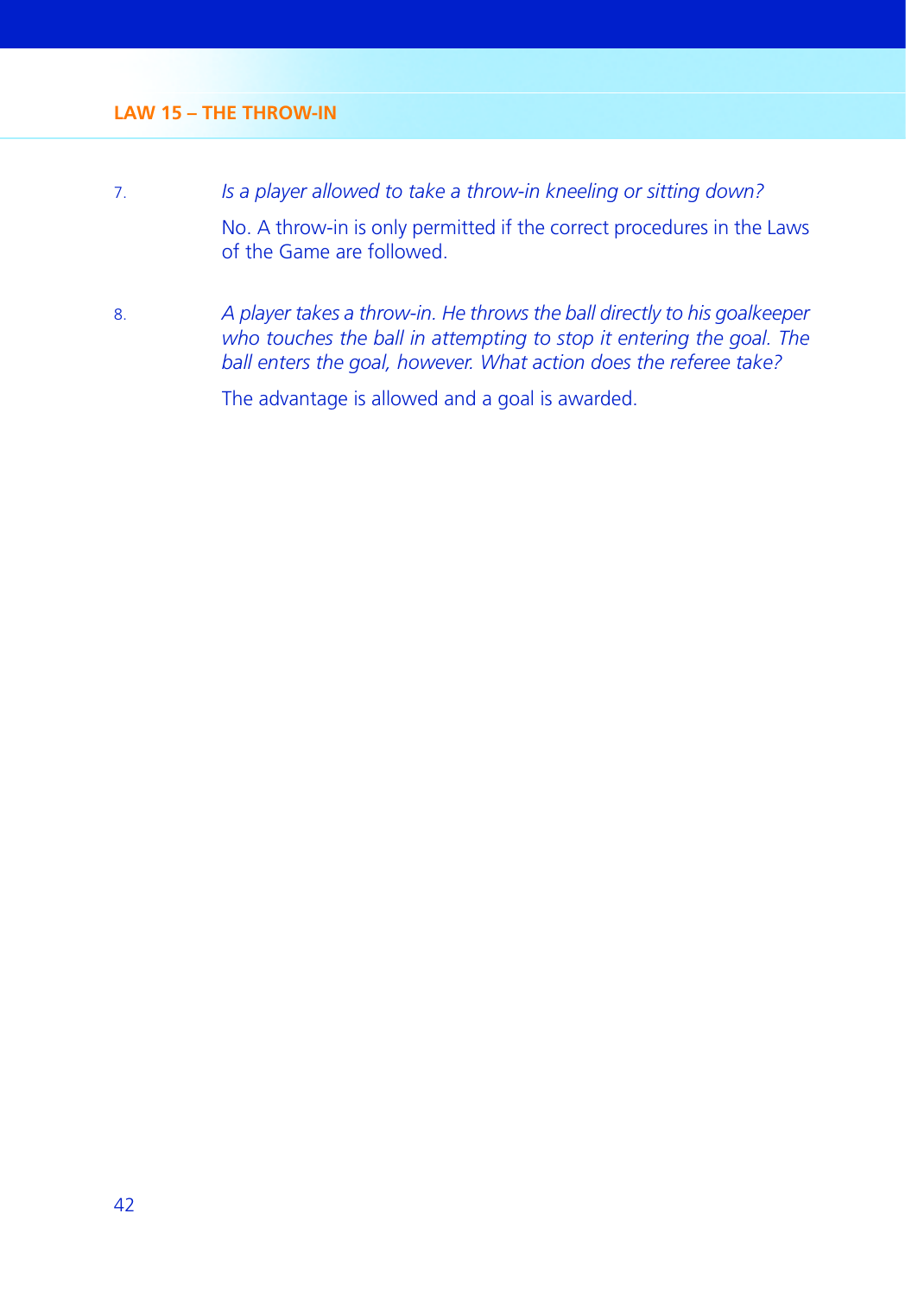1. *A player, who has taken a goal kick correctly, deliberately plays the ball with his hand when the ball has left the penalty area but before another player has touched it. What decision does the referee give?*

> A direct free kick is awarded to the opposing team. The player could also be punished by a disciplinary sanction according to the Laws of the Game.

2. *After a goal kick has been taken, but before the ball has left the penalty area, an opponent enters the penalty area and is fouled by a defending player. What action does the referee take?*

> The offending player may be cautioned or sent off according to the nature of the offence and the goal kick is retaken.

3. *When a player takes a goal kick, the ball strikes the referee inside the penalty area and continues in play. What action does the referee take?*

> No action is necessary. The ball remains in play after it rebounds from the referee in the field of play.

4. *A player takes a goal kick and the ball passes over the goal line without having passed out of the penalty area. What action does the referee take?*

The goal kick is retaken.